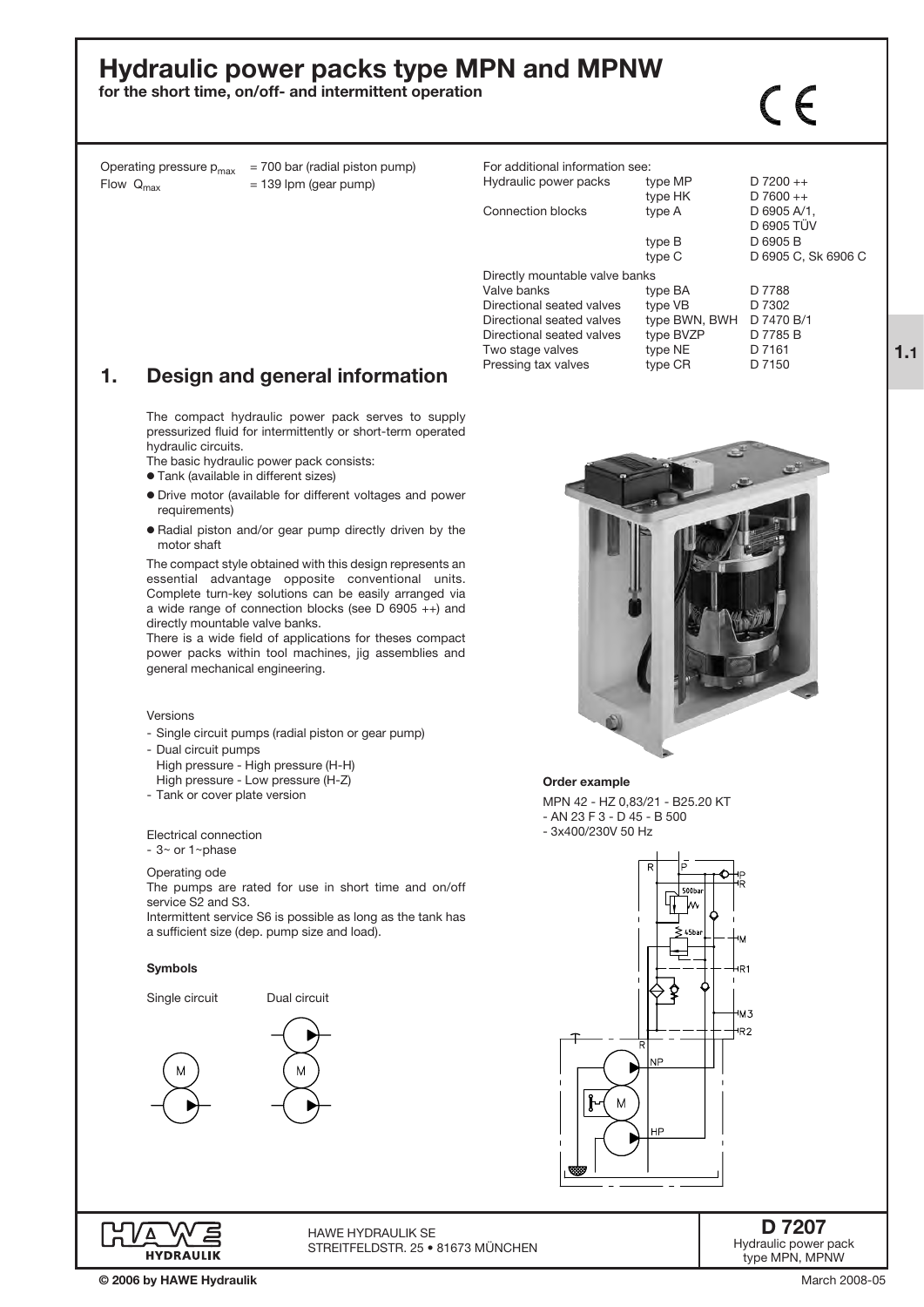# 2. Available versions, type coding

Order examples:

MPN 404 - H 13,1 - 3x400/230 V 50 Hz Motor/pump-combination only MPN 48 - HZ 8,6/21 - B110.90 - KT R 4 - CR 4 M - G 24- 270/60 - 3x400/230 V 50 Hz Dual circuit hydraulic power pack, version with tank and switch-off valve type CR 4 M

# MPN 44 - H 3,2 - B10.20 - DKT R 3 P - B 31/300-EM11V-13/5E4-G24 - 3x400/230 V 50 Hz

|             |                                                                            | Hydraulic power pack (incl. tank)                                                                                                                                                                                                             |                                                                       |                                            |                                        |                                        |  |  |  |
|-------------|----------------------------------------------------------------------------|-----------------------------------------------------------------------------------------------------------------------------------------------------------------------------------------------------------------------------------------------|-----------------------------------------------------------------------|--------------------------------------------|----------------------------------------|----------------------------------------|--|--|--|
|             |                                                                            |                                                                                                                                                                                                                                               | For connection blocks and directly<br>mountable valves, see sect. 4.5 |                                            |                                        | Motor voltage                          |  |  |  |
| see table 2 |                                                                            |                                                                                                                                                                                                                                               | <b>Table 6:</b> Electrical connection                                 |                                            |                                        |                                        |  |  |  |
|             |                                                                            | Coding                                                                                                                                                                                                                                        | Note                                                                  |                                            |                                        |                                        |  |  |  |
|             |                                                                            |                                                                                                                                                                                                                                               | Standard (terminal box)                                               |                                            |                                        |                                        |  |  |  |
|             |                                                                            | P                                                                                                                                                                                                                                             | Plug Co. Harting                                                      |                                            |                                        |                                        |  |  |  |
|             |                                                                            | Table 5: Additional ports                                                                                                                                                                                                                     |                                                                       |                                            |                                        |                                        |  |  |  |
|             |                                                                            | Additional port                                                                                                                                                                                                                               |                                                                       | Coding and ports conf. ISO 228/1 (BSPP)    |                                        |                                        |  |  |  |
|             |                                                                            |                                                                                                                                                                                                                                               |                                                                       |                                            | $\mathsf{R}$                           |                                        |  |  |  |
|             |                                                                            | Additional return<br>port                                                                                                                                                                                                                     |                                                                       | G <sub>1/2</sub>                           | G <sub>3/4</sub>                       | G 1                                    |  |  |  |
|             |                                                                            | For tank and cover<br>plate version                                                                                                                                                                                                           |                                                                       | D <sub>10</sub> .<br>B <sub>10</sub> .     | D <sub>25</sub> .<br>B <sub>25</sub> . | D <sub>55</sub> .<br>B55.<br>B110.     |  |  |  |
|             |                                                                            | Table 4: Options                                                                                                                                                                                                                              |                                                                       |                                            |                                        |                                        |  |  |  |
|             |                                                                            | Coding                                                                                                                                                                                                                                        | <b>Note</b>                                                           |                                            |                                        |                                        |  |  |  |
|             |                                                                            | no coding                                                                                                                                                                                                                                     | no options                                                            |                                            |                                        |                                        |  |  |  |
|             |                                                                            | K                                                                                                                                                                                                                                             | Oil level gauge                                                       |                                            |                                        |                                        |  |  |  |
|             |                                                                            | S                                                                                                                                                                                                                                             |                                                                       | Float switch (NO-contact)                  |                                        |                                        |  |  |  |
|             |                                                                            | D                                                                                                                                                                                                                                             |                                                                       | Float switch (NC-contact)                  |                                        |                                        |  |  |  |
|             |                                                                            | T.                                                                                                                                                                                                                                            |                                                                       | Temperature switch (standard at type MPNW) |                                        |                                        |  |  |  |
|             | Table 3:                                                                   | Tank or cover plate with coding for connection pedestal<br>For motor, pump and tank coding, see sect. 2.3<br>For connection base, see sect. 2.3 and 4.4.<br>Coding 90 suited for type CR 4 M (acc. to D 7150) and type NE 70 (acc. to D 7161) |                                                                       |                                            |                                        |                                        |  |  |  |
|             | Tank design<br>Cover plate<br>design<br>D <sub>10</sub><br>B <sub>10</sub> |                                                                                                                                                                                                                                               | Filling volume<br>$V_{\text{filling}}$ (I)                            | Usable filling volume<br>$V_{usable}$ (I)  |                                        | Connection pedestal<br>Codings Q (Ipm) |  |  |  |
|             |                                                                            |                                                                                                                                                                                                                                               | 17                                                                    | 10                                         | 20                                     |                                        |  |  |  |
|             | B <sub>25</sub>                                                            | D <sub>25</sub>                                                                                                                                                                                                                               | 37                                                                    | 30                                         |                                        | 20, 80, 90                             |  |  |  |
|             | B55.                                                                       | D <sub>55</sub>                                                                                                                                                                                                                               | 75                                                                    | 55                                         |                                        | 20, 80, 90, 160                        |  |  |  |
|             |                                                                            |                                                                                                                                                                                                                                               |                                                                       | 75                                         |                                        | 20, 80, 90, 160                        |  |  |  |

Table 1: Basic type and power rating

| Coding             | Nominal power<br>(kW) | Nominal speed<br>at 50 Hz (rpm) | Power supply     |
|--------------------|-----------------------|---------------------------------|------------------|
| MPN 42             | 2.1                   | 2785                            |                  |
| <b>MPN 44</b>      | 2.1                   | 1360                            | $3$ ~phase mains |
| <b>MPN 46</b>      | 3.0                   | 2815                            |                  |
| MPN <sub>48</sub>  | 3.0                   | 1370                            |                  |
| <b>MPN 404</b>     | 4.2                   | 1380                            |                  |
| <b>MPNW 42</b>     | 1.5                   | 2800                            |                  |
| MPNW <sub>44</sub> | 1.5                   | 1375                            | 1~phase mains    |

Table 2: Pump and flow coding

| Coding | <b>Note</b>                                   |  |  |  |  |  |  |  |
|--------|-----------------------------------------------|--|--|--|--|--|--|--|
| H      | Radial piston pump                            |  |  |  |  |  |  |  |
| Z      | Gear pump                                     |  |  |  |  |  |  |  |
| Z      | Internal gear pump                            |  |  |  |  |  |  |  |
| HH/    | Dual circuit pump, 2 x radial piston pump     |  |  |  |  |  |  |  |
| HZ/    | Dual circuit pump, radial piston- / gear pump |  |  |  |  |  |  |  |
|        | <b>Flow coding</b><br>see page 3, sect. 2.1   |  |  |  |  |  |  |  |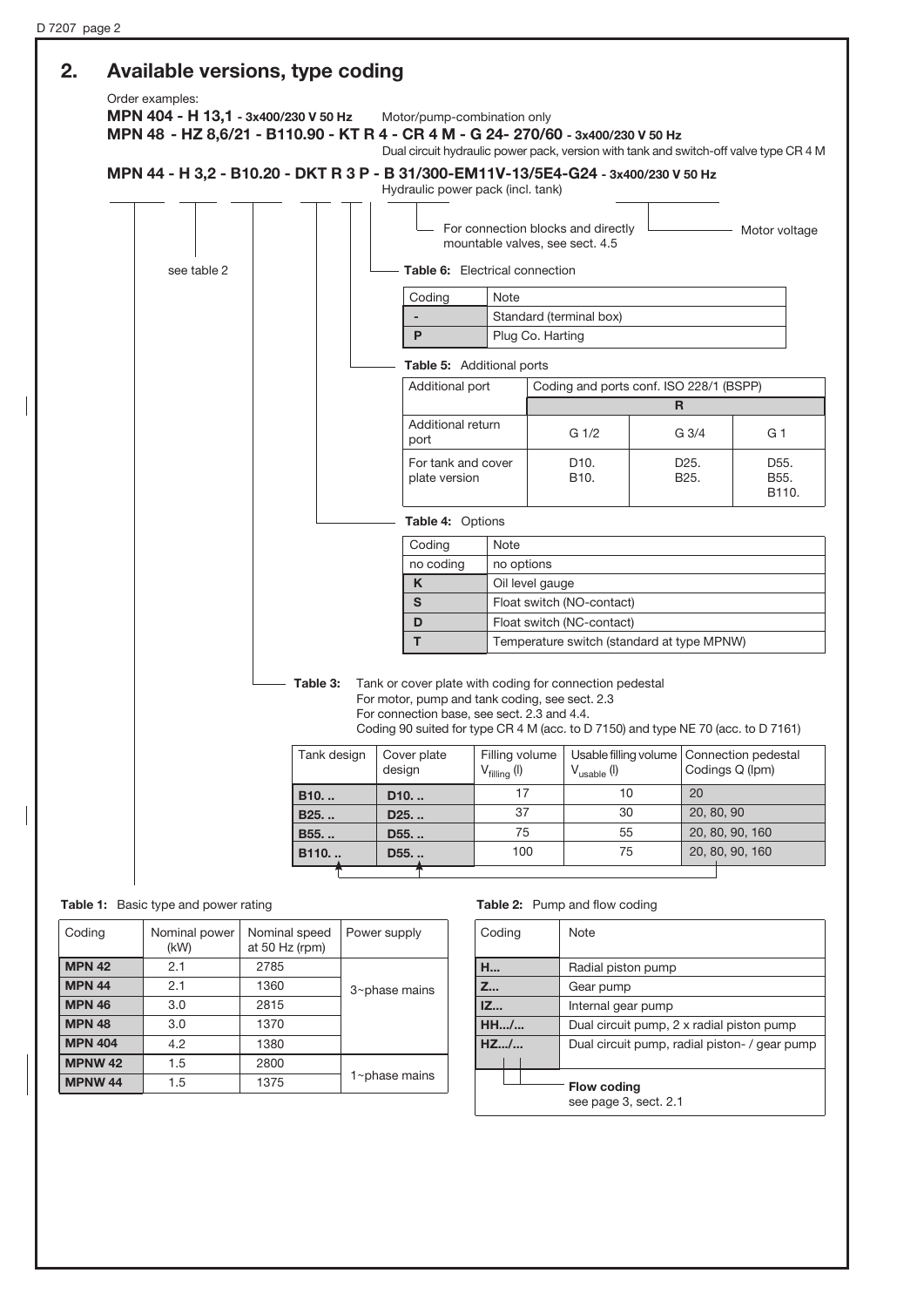# 2.1 Single circuit pumps

# 2.1.1 High pressure pumps

Order example: MPN 48 - H 3,8 - B25.20 DT- 3x400/230 V 50 Hz

# Table 7: Radial piston pump version with  $3$ ~phase motor

| Basic type     | Parameters                        |                         | Delivery flow coding, geom. displacement, perm. pressure, delivery flow |      |      |      |                      |      |      |      |                |
|----------------|-----------------------------------|-------------------------|-------------------------------------------------------------------------|------|------|------|----------------------|------|------|------|----------------|
|                |                                   |                         |                                                                         |      |      |      | Piston diameter (mm) |      |      |      |                |
|                |                                   |                         | 6                                                                       | 7    | 6    | 8    | $\overline{7}$       | 8    | 10   | 6    | 12             |
|                | Delivery flow coding              |                         | 0,6                                                                     | 0,83 | 0,9  | 1,0  | 1,25                 | 1,5  | 1,6  | 1,8  | 2,4            |
|                | Geom. displacement V <sub>g</sub> | (cm <sup>3</sup> /rev.) | 0.43                                                                    | 0.58 | 0.64 | 0.76 | 0.88                 | 1.15 | 1.19 | 1.29 | 1.72           |
|                | Number of pump elements           |                         | 2                                                                       | 2    | 3    | 2    | 3                    | 3    | 2    | 6    | $\overline{2}$ |
| <b>MPN 42</b>  | Pressure p <sub>max</sub>         | (bar)                   | 700                                                                     | 700  | 700  | 700  | 700                  | 590  | 560  | 525  | 390            |
|                | Delivery flow                     | 50 Hz                   | 1.17                                                                    | 1.60 | 1.76 | 2.09 | 2.39                 | 3.13 | 3.26 | 3.52 | 4.69           |
|                | $Q_{Pu}$ (lpm)                    | 60 Hz                   | 1.41                                                                    | 1.92 | 2.11 | 2.50 | 2.87                 | 3.75 | 3.91 | 4.22 | 5.63           |
| <b>MPN 44</b>  | Pressure p <sub>max</sub>         | (bar)                   | 700                                                                     | 700  | 700  | 700  | 700                  | 700  | 600  | 700  | 420            |
|                | Delivery flow                     | 50 Hz                   | 0.57                                                                    | 0.78 | 0.86 | 1.02 | 1.17                 | 1.53 | 1.59 | 1.72 | 2.29           |
|                | $Q_{Pu}$ (lpm)                    | 60 Hz                   | 0.69                                                                    | 0.94 | 1.03 | 1.22 | 1.40                 | 1.83 | 1.91 | 2.06 | 2.75           |
| <b>MPN 46</b>  | Pressure p <sub>max</sub>         | (bar)                   | 700                                                                     | 700  | 700  | 700  | 700                  | 700  | 600  | 700  | 420            |
|                | Delivery flow                     | 50 Hz                   | 1.19                                                                    | 1.61 | 1.78 | 2.11 | 2.42                 | 3.16 | 3.29 | 3.56 | 4.74           |
|                | $Q_{Pu}$ (lpm)                    | 60 Hz                   | 1.42                                                                    | 1.94 | 2.13 | 2.53 | 2.90                 | 3.79 | 3.95 | 4.27 | 5.69           |
| <b>MPN 48</b>  | Pressure p <sub>max</sub>         | (bar)                   | 700                                                                     | 700  | 700  | 700  | 700                  | 700  | 600  | 700  | 420            |
|                | Delivery flow                     | 50 Hz                   | 0.58                                                                    | 0.79 | 0.87 | 1.03 | 1.18                 | 1.54 | 1.60 | 1.73 | 2.31           |
|                | $Q_{Pu}$ (lpm)                    | 60 Hz                   | 0.69                                                                    | 0.94 | 1.04 | 1.23 | 1.41                 | 1.85 | 1.92 | 2.08 | 2.77           |
| <b>MPN 404</b> | Pressure p <sub>max</sub>         | (bar)                   | 700                                                                     | 700  | 700  | 700  | 700                  | 700  | 600  | 700  | 420            |
|                | Delivery flow                     | 50 Hz                   | 0.58                                                                    | 0.79 | 0.87 | 1.03 | 1.19                 | 1.55 | 1.61 | 1.74 | 2.32           |
|                | $Q_{Pu}$ (lpm)                    | 60 Hz                   | 0.70                                                                    | 0.95 | 1.05 | 1.24 | 1.42                 | 1.86 | 1.94 | 2.09 | 2.79           |

| Basic type     | Parameters                |                         |                | Delivery flow coding, geom. displacement, perm. pressure, delivery flow |      |      |                      |      |                |       |                |
|----------------|---------------------------|-------------------------|----------------|-------------------------------------------------------------------------|------|------|----------------------|------|----------------|-------|----------------|
|                |                           |                         |                |                                                                         |      |      | Piston diameter (mm) |      |                |       |                |
|                |                           |                         | $\overline{7}$ | 10                                                                      | 13   | 8    | 14                   | 12   | 15             | 13    | 16             |
|                | Delivery flow coding      |                         | 2,45           | 2,5                                                                     | 2,8  | 3,2  | 3,3                  | 3,6  | 3,8            | 4,3   | 4,4            |
|                | Geom. displacement $V_q$  | (cm <sup>3</sup> /rev.) | 1.75           | 1.79                                                                    | 2.02 | 2.29 | 2.34                 | 2.58 | 2.69           | 3.03  | 3.06           |
|                | Number of pump elements   |                         | 6              | 3                                                                       | 2    | 6    | $\overline{2}$       | 3    | $\mathfrak{p}$ | 3     | $\overline{2}$ |
| <b>MPN 42</b>  | Pressure p <sub>max</sub> | (bar)                   | 385            | 380                                                                     | 330  | 295  | 290                  | 260  | 250            | 220   | 220            |
|                | Delivery flow             | 50 Hz                   | 4.79           | 4.89                                                                    | 5.51 | 6.26 | 6.39                 | 7.04 | 7.33           | 8.26  | 8.34           |
|                | $Q_{Pu}$ (lpm)            | 60 Hz                   | 2.81           | 5.86                                                                    | 6.61 | 3.67 | 7.66                 | 8.45 | 8.80           | 9.91  | 10.01          |
| <b>MPN 44</b>  | Pressure p <sub>max</sub> | (bar)                   | 650            | 600                                                                     | 360  | 500  | 310                  | 420  | 270            | 360   | 240            |
|                | Delivery flow             | 50 Hz                   | 2.34           | 2.39                                                                    | 2.69 | 3.05 | 3.12                 | 3.44 | 3.58           | 4.03  | 4.07           |
|                | $Q_{Pu}$ (lpm)            | 60 Hz                   | 2.81           | 2.86                                                                    | 3.23 | 3.67 | 3.74                 | 4.12 | 4.30           | 4.84  | 4.89           |
| <b>MPN 46</b>  | Pressure p <sub>max</sub> | (bar)                   | 590            | 580                                                                     | 360  | 450  | 310                  | 400  | 270            | 340   | 240            |
|                | Delivery flow             | 50 Hz                   | 4.84           | 4.94                                                                    | 5.57 | 6.32 | 6.45                 | 7.11 | 7.41           | 8.35  | 8.43           |
|                | $Q_{Pu}$ (lpm)            | 60 Hz                   | 5.81           | 5.93                                                                    | 6.68 | 7.59 | 7.75                 | 8.54 | 8.89           | 10.02 | 10.12          |
| <b>MPN 48</b>  | Pressure p <sub>max</sub> | (bar)                   | 700            | 600                                                                     | 360  | 700  | 310                  | 420  | 270            | 360   | 240            |
|                | Delivery flow             | 50 Hz                   | 2.36           | 2.40                                                                    | 2.71 | 3.08 | 3.14                 | 3.46 | 3.61           | 4.06  | 4.10           |
|                | $Q_{Pu}$ (lpm)            | 60 Hz                   | 2.83           | 2.89                                                                    | 3.25 | 3.69 | 3.77                 | 4.15 | 4.33           | 4.88  | 4.92           |
| <b>MPN 404</b> | Pressure p <sub>max</sub> | (bar)                   | 700            | 600                                                                     | 360  | 700  | 310                  | 420  | 270            | 360   | 240            |
|                | Delivery flow             | 50 Hz                   | 2.37           | 2.42                                                                    | 2.73 | 3.10 | 3.16                 | 3.49 | 3.63           | 4.09  | 4.13           |
|                | $Q_{Pu}$ (lpm)            | 60 Hz                   | 2.85           | 2.91                                                                    | 3.27 | 3.72 | 3.80                 | 4.18 | 4.36           | 4.19  | 4.96           |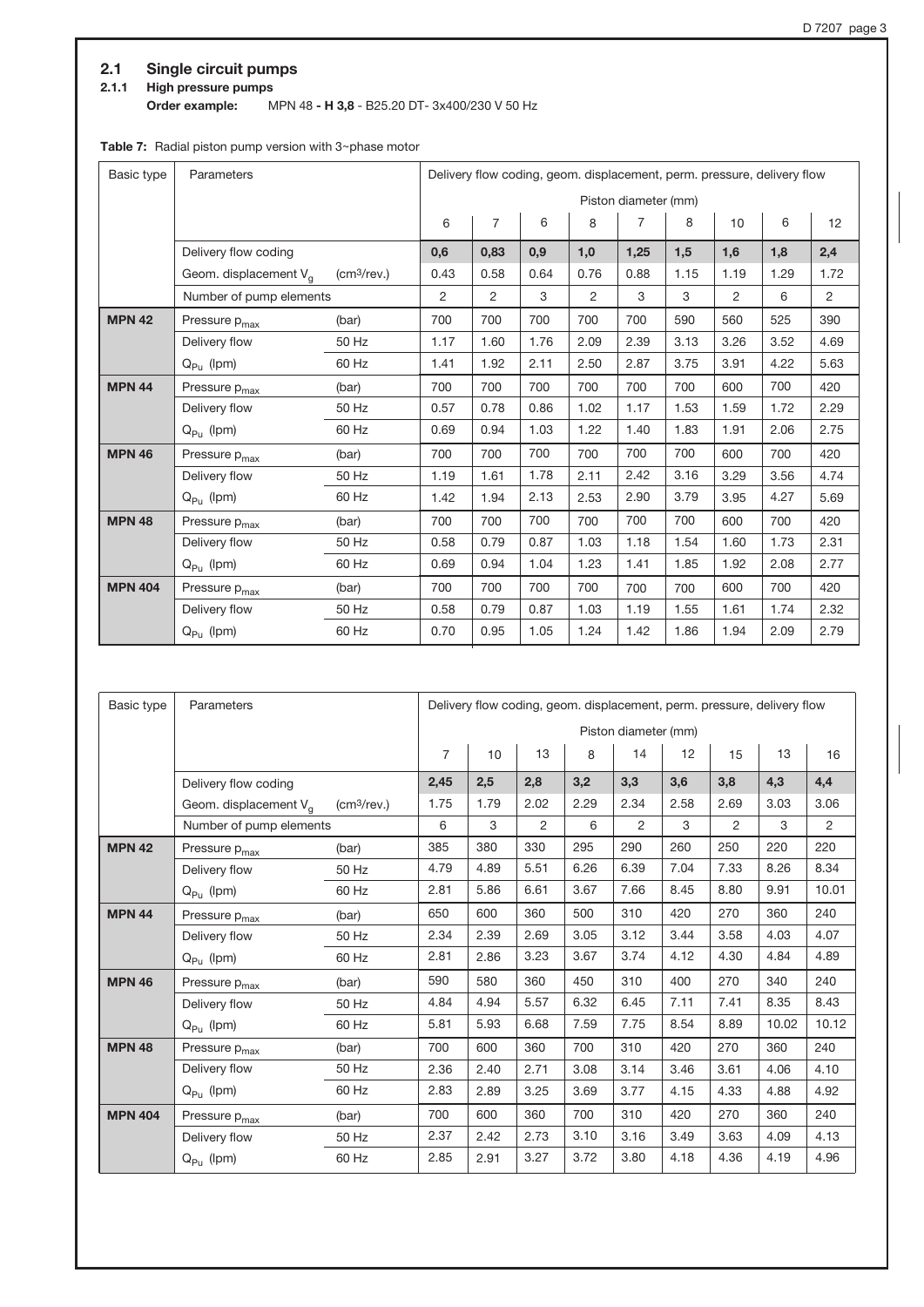| Basic type     | Parameters                |                         |       |       | Delivery flow coding, geom. displacement, perm. pressure, delivery flow |       |                      |       |       |       |       |
|----------------|---------------------------|-------------------------|-------|-------|-------------------------------------------------------------------------|-------|----------------------|-------|-------|-------|-------|
|                |                           |                         |       |       |                                                                         |       | Piston diameter (mm) |       |       |       |       |
|                |                           |                         | 10    | 14    | 15                                                                      | 16    | 12                   | 13    | 14    | 15    | 16    |
|                | Delivery flow coding      |                         | 5,0   | 5,1   | 5,6                                                                     | 6,5   | 7,2                  | 8,6   | 9,9   | 11,5  | 13,1  |
|                | Geom. displacement $V_q$  | (cm <sup>3</sup> /rev.) | 3.58  | 3.51  | 4.03                                                                    | 4.58  | 5.16                 | 6.05  | 7.02  | 8.06  | 9.17  |
|                | Number of pump elements   |                         | 6     | 3     | 3                                                                       | 3     | 6                    | 6     | 6     | 6     | 6     |
| <b>MPN 42</b>  | Pressure p <sub>max</sub> | (bar)                   | 190   | 190   | 165                                                                     | 145   | 130                  | 110   | 95    | 80    | 70    |
|                | Delivery flow             | 50 Hz                   | 9.77  | 9.58  | 11.00                                                                   | 12.51 | 14.08                | 16.52 | 19.16 | 21.99 | 25.02 |
|                | $Q_{Pu}$ (lpm)            | 60 Hz                   | 5.73  | 11.50 | 13.20                                                                   | 15.01 | 8.25                 | 9.68  | 11.23 | 12.89 | 14.66 |
| <b>MPN 44</b>  | Pressure $p_{max}$        | (bar)                   | 320   | 310   | 270                                                                     | 240   | 220                  | 190   | 165   | 140   | 120   |
|                | Delivery flow             | 50 Hz                   | 4.77  | 4.68  | 5.37                                                                    | 6.11  | 6.87                 | 8.07  | 9.36  | 10.74 | 12.22 |
|                | $Q_{PII}$ (lpm)           | 60 Hz                   | 5.73  | 5.61  | 6.44                                                                    | 7.33  | 8.25                 | 9.68  | 11.23 | 12.89 | 14.66 |
| <b>MPN 46</b>  | Pressure p <sub>max</sub> | (bar)                   | 290   | 290   | 250                                                                     | 225   | 200                  | 170   | 145   | 125   | 110   |
|                | Delivery flow             | 50 Hz                   | 9.88  | 9.68  | 11.12                                                                   | 12.65 | 14.23                | 16.70 | 19.36 | 22.23 | 25.29 |
|                | $Q_{PII}$ (lpm)           | 60 Hz                   | 11.86 | 11.62 | 13.34                                                                   | 15.18 | 17.07                | 20.04 | 23.24 | 26.68 | 30.35 |
| <b>MPN 48</b>  | Pressure p <sub>max</sub> | (bar)                   | 480   | 310   | 270                                                                     | 240   | 335                  | 285   | 245   | 215   | 185   |
|                | Delivery flow             | 50 Hz                   | 4.81  | 4.71  | 5.41                                                                    | 6.15  | 6.92                 | 8.13  | 9.42  | 10.82 | 12.31 |
|                | $Q_{Pu}$ (lpm)            | 60 Hz                   | 5.77  | 5.65  | 6.49                                                                    | 7.39  | 8.31                 | 9.75  | 11.31 | 12.98 | 14.77 |
| <b>MPN 404</b> | Pressure p <sub>max</sub> | (bar)                   | 560   | 310   | 270                                                                     | 240   | 420                  | 360   | 310   | 270   | 240   |
|                | Delivery flow             | 50 Hz                   | 4.84  | 4.75  | 5.45                                                                    | 6.20  | 6.97                 | 8.19  | 9.49  | 10.90 | 12.40 |
|                | $Q_{\rm{PII}}$ (lpm)      | 60 Hz                   | 5.81  | 5.70  | 6.54                                                                    | 7.44  | 8.37                 | 9.82  | 11.39 | 13.08 | 14.88 |

Tabelle 8: Radialkolbenpumpenausführung mit Wechselstrommotor

| Basic type     | Parameters                          |                            | Delivery flow coding, geom. displacement, perm. pressure, delivery flow |      |      |      |      |      |      |      |      |
|----------------|-------------------------------------|----------------------------|-------------------------------------------------------------------------|------|------|------|------|------|------|------|------|
|                |                                     |                            | Piston diameter (mm)                                                    |      |      |      |      |      |      |      |      |
|                |                                     |                            | 6                                                                       |      | 6    | 8    |      | 8    | 10   | 6    | 12   |
|                | Delivery flow coding                |                            | 0,6                                                                     | 0,83 | 0,9  | 1,0  | 1,25 | 1,5  | 1,6  | 1,8  | 2,4  |
|                | Geom. displacement $V_{\alpha}$     | $\text{(cm}^3\text{/rev.}$ | 0.43                                                                    | 0.58 | 0.64 | 0.76 | 0.88 | 1.15 | 1.19 | 1.29 | 1.72 |
|                | Number of pump elements             |                            | 2                                                                       | 2    | 3    | 2    | 3    | 3    | 2    | 6    | 2    |
| <b>MPNW 42</b> | Pressure p <sub>max</sub>           | (bar)                      | 700                                                                     | 670  | 610  | 515  | 445  | 340  | 330  | 305  | 225  |
| 1)             | Delivery flow $Q_{P_U}$ (lpm)       | 50 Hz                      | 1.18                                                                    | 1.61 | 1.77 | 2.10 | 2.41 | 3.14 | 3.28 | 3.54 | 4.72 |
| <b>MPNW 44</b> | Pressure p <sub>max</sub>           | (bar)                      | 700                                                                     | 700  | 700  | 700  | 700  | 700  | 700  | 700  | 490  |
| 1)             | Delivery flow Q <sub>Pu</sub> (lpm) | 50 Hz                      | 0.58                                                                    | 0.79 | 0.87 | 1.03 | 1.18 | .54  | 1.61 | 1.74 | 2.32 |

| Basic type     | Parameters                       |                         | Delivery flow coding, geom. displacement, perm. pressure, delivery flow |      |                |      |      |      |                |      |      |
|----------------|----------------------------------|-------------------------|-------------------------------------------------------------------------|------|----------------|------|------|------|----------------|------|------|
|                |                                  |                         | Piston diameter (mm)                                                    |      |                |      |      |      |                |      |      |
|                |                                  |                         | 7                                                                       | 10   | 13             | 8    | 14   | 12   | 15             | 13   | 16   |
|                | Delivery flow coding             |                         | 2,45                                                                    | 2,5  | 2,8            | 3,2  | 3,3  | 3,6  | 3,8            | 4,3  | 4,4  |
|                | Geom. displacement $V_{\alpha}$  | (cm <sup>3</sup> /rev.) | 1.75                                                                    | 1.79 | 2.02           | 2.29 | 2.34 | 2.58 | 2.69           | 3.03 | 3.06 |
|                | Number of pump elements          |                         | 6                                                                       | 3    | $\overline{2}$ | 6    | 2    | 3    | $\overline{2}$ | 3    | 2    |
| <b>MPNW 42</b> | Pressure p <sub>max</sub>        | (bar)                   | 225                                                                     | 220  | 195            | 170  | 165  | 150  | 145            | 130  | 125  |
|                | Delivery flow $Q_{PU}$ (lpm)     | 50 Hz                   | 4.82                                                                    | 4.91 | 5.54           | 6.29 | 6.42 | 7.08 | 7.37           | 8.30 | 8.39 |
| <b>MPNW 44</b> | Pressure p <sub>max</sub>        | (bar)                   | 550                                                                     | 545  | 415            | 425  | 360  | 330  | 315            | 320  | 275  |
|                | Delivery flow $Q_{P_{11}}$ (lpm) | 50 Hz                   | 2.36                                                                    | 2.41 | 2.72           | 3.09 | 3.15 | 3.47 | 3.62           | 4.08 | 4.12 |

1) Note: The  $1$ ~phase version will not start-up while pressurized (see sect. 3.2)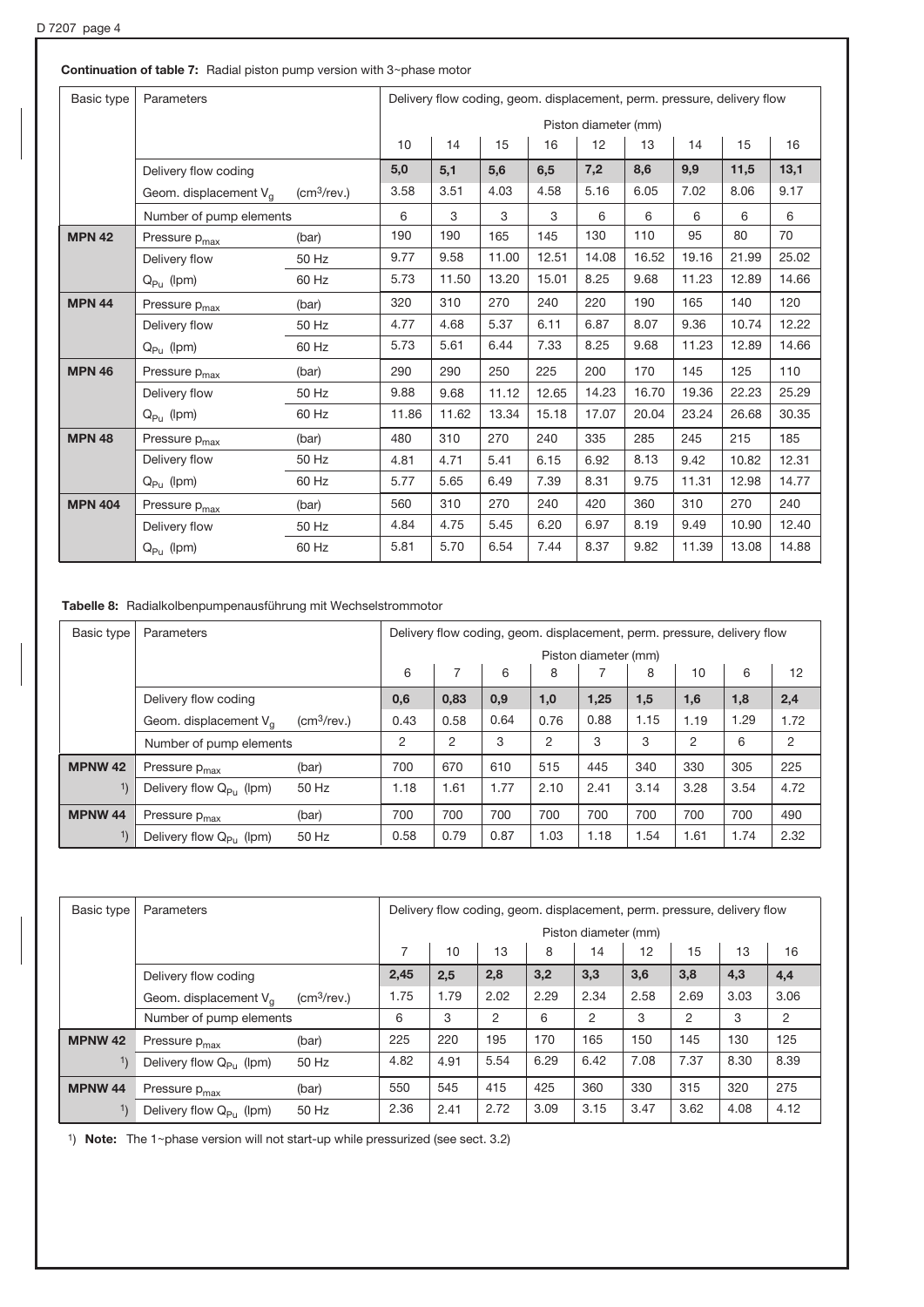Continuation of table 8: Radial piston pump version with 1~phase motor

| Basic type     | Parameters                          |                            |                                                    | Delivery flow coding, geom. displacement, perm. pressure, delivery flow |       |       |       |       |       |       |       |
|----------------|-------------------------------------|----------------------------|----------------------------------------------------|-------------------------------------------------------------------------|-------|-------|-------|-------|-------|-------|-------|
|                |                                     |                            |                                                    | Piston diameter (mm)                                                    |       |       |       |       |       |       |       |
|                |                                     |                            | 10<br>15<br>16<br>12<br>13<br>15<br>16<br>14<br>14 |                                                                         |       |       |       |       |       |       |       |
|                | Delivery flow coding                |                            | 5,0                                                | 5,1                                                                     | 5,6   | 6,5   | 7,2   | 8,6   | 9,9   | 11,5  | 13,1  |
|                | Geom. displacement $V_{\alpha}$     | $\text{(cm}^3\text{/rev.}$ | 3.58                                               | 3.51                                                                    | 4.03  | 4.58  | 5.16  | 6.05  | 7.02  | 8.06  | 9.17  |
|                | Number of pump elements             |                            | 6                                                  | 3                                                                       | 3     | 3     | 6     | 6     | 6     | 6     | 6     |
| <b>MPNW 42</b> | Pressure p <sub>max</sub>           | (bar)                      | 110                                                | 110                                                                     | 95    | 85    | 75    | 65    | 55    | 45    | 40    |
| 1)             | Delivery flow Q <sub>Pu</sub> (lpm) | 50 Hz                      | 9.83                                               | 9.63                                                                    | 11.06 | 12.85 | 14.15 | 16.61 | 19.26 | 22.11 | 25.16 |
| <b>MPNW 44</b> | Pressure $p_{max}$                  | (bar)                      | 270                                                | 280                                                                     | 240   | 210   | 190   | 160   | 140   | 120   | 100   |
| 1)             | Delivery flow $Q_{P_U}$ (lpm)       | 50 Hz                      | 4.83                                               | 4.73                                                                    | 5.43  | 6.18  | 6.95  | 8.16  | 9.46  | 10.86 | 12.35 |

1) Note: The 1~phase version will not start-up while pressurized (see sect. 3.2)

# 2.1.2 Gear pumps

# Order example: MPN 48 - Z 9 - B 55.20 - A 51/320 - 3x400/230 V 50 Hz

Table 9: Gear pump version with  $3$ ~phase motor

| Basic type     | Parameters<br>Size 1            |                            | Delivery flow coding, geom. displacement, perm. pressure, delivery flow |         |         |         |         |       |       |         |          |        |  |  |
|----------------|---------------------------------|----------------------------|-------------------------------------------------------------------------|---------|---------|---------|---------|-------|-------|---------|----------|--------|--|--|
|                | Delivery flow coding            |                            | $Z$ 2,0                                                                 | $Z$ 2,7 | $Z$ 3,5 | $Z$ 4,5 | $Z$ 5,2 | Z 6,9 | Z 8,8 | $Z$ 9,8 | $Z$ 11,3 | Z 14,4 |  |  |
|                | Geom. displacement $V_{\alpha}$ | $\text{(cm}^3\text{/rev.}$ | 1.50                                                                    | 2.00    | 2.50    | 3.10    | 4.00    | 4.90  | 6.20  | 6.50    | 7.90     | 9.90   |  |  |
| <b>MPN 42</b>  | Pressure p <sub>max</sub>       | (bar)                      | 200                                                                     | 200     | 200     | 200     | 170     | 135   | 110   | 105     | 85       | 65     |  |  |
|                | Delivery flow                   | 50 Hz                      | 4.09                                                                    | 5.46    | 6.82    | 8.46    | 10.92   | 13.37 | 16.92 | 17.74   | 21.56    | 27.02  |  |  |
|                | $Q_{Pu}$ (lpm)                  | 60 Hz                      | 4.91                                                                    | 6.55    | 8.19    | 10.15   | 13.10   | 16.05 | 20.31 | 21.29   | 25.87    | 32.42  |  |  |
| <b>MPN 44</b>  | Pressure p <sub>max</sub>       | (bar)                      | 200                                                                     | 200     | 200     | 200     | 200     | 200   | 185   | 175     | 145      | 115    |  |  |
|                | Delivery flow                   | 50 Hz                      | 2.00                                                                    | 2.67    | 3.33    | 4.13    | 5.33    | 6.53  | 8.26  | 8.66    | 10.53    | 13.19  |  |  |
|                | $Q_{Pu}$ (lpm)                  | 60 Hz                      | 2.40                                                                    | 3.20    | 4.00    | 4.96    | 6.40    | 7.84  | 9.92  | 10.40   | 12.63    | 15.83  |  |  |
| <b>MPN 46</b>  | Pressure p <sub>max</sub>       | (bar)                      | 200                                                                     | 200     | 200     | 200     | 200     | 200   | 165   | 160     | 130      | 105    |  |  |
|                | Delivery flow                   | 50 Hz                      | 4.14                                                                    | 5.52    | 6.90    | 8.55    | 11.03   | 13.52 | 17.10 | 17.93   | 21.79    | 27.31  |  |  |
|                | $Q_{Pu}$ (lpm)                  | 60 Hz                      | 4.97                                                                    | 6.62    | 8.28    | 10.26   | 13.24   | 16.22 | 20.52 | 21.52   | 26.15    | 32.77  |  |  |
| <b>MPN 48</b>  | Pressure p <sub>max</sub>       | (bar)                      | 220                                                                     | 220     | 220     | 220     | 200     | 200   | 200   | 200     | 200      | 170    |  |  |
|                | Delivery flow                   | 50 Hz                      | 2.01                                                                    | 2.69    | 3.36    | 4.16    | 5.37    | 6.58  | 8.32  | 8.73    | 10.61    | 13.29  |  |  |
|                | $Q_{Pu}$ (lpm)                  | 60 Hz                      | 2.42                                                                    | 3.22    | 4.03    | 4.99    | 6.44    | 7.89  | 9.99  | 10.47   | 12.73    | 15.90  |  |  |
| <b>MPN 404</b> | Pressure p <sub>max</sub>       | (bar)                      | 220                                                                     | 220     | 200     | 200     | 200     | 200   | 200   | 200     | 200      | 200    |  |  |
|                | Delivery flow                   | 50 Hz                      | 2.03                                                                    | 2.70    | 3.38    | 4.19    | 5.41    | 6.63  | 8.38  | 8.79    | 10.68    | 13.39  |  |  |
|                | $Q_{Pu}$ (lpm)                  | 60 Hz                      | 2.43                                                                    | 3.25    | 4.06    | 5.03    | 6.49    | 7.95  | 10.06 | 10.55   | 12.82    | 16.07  |  |  |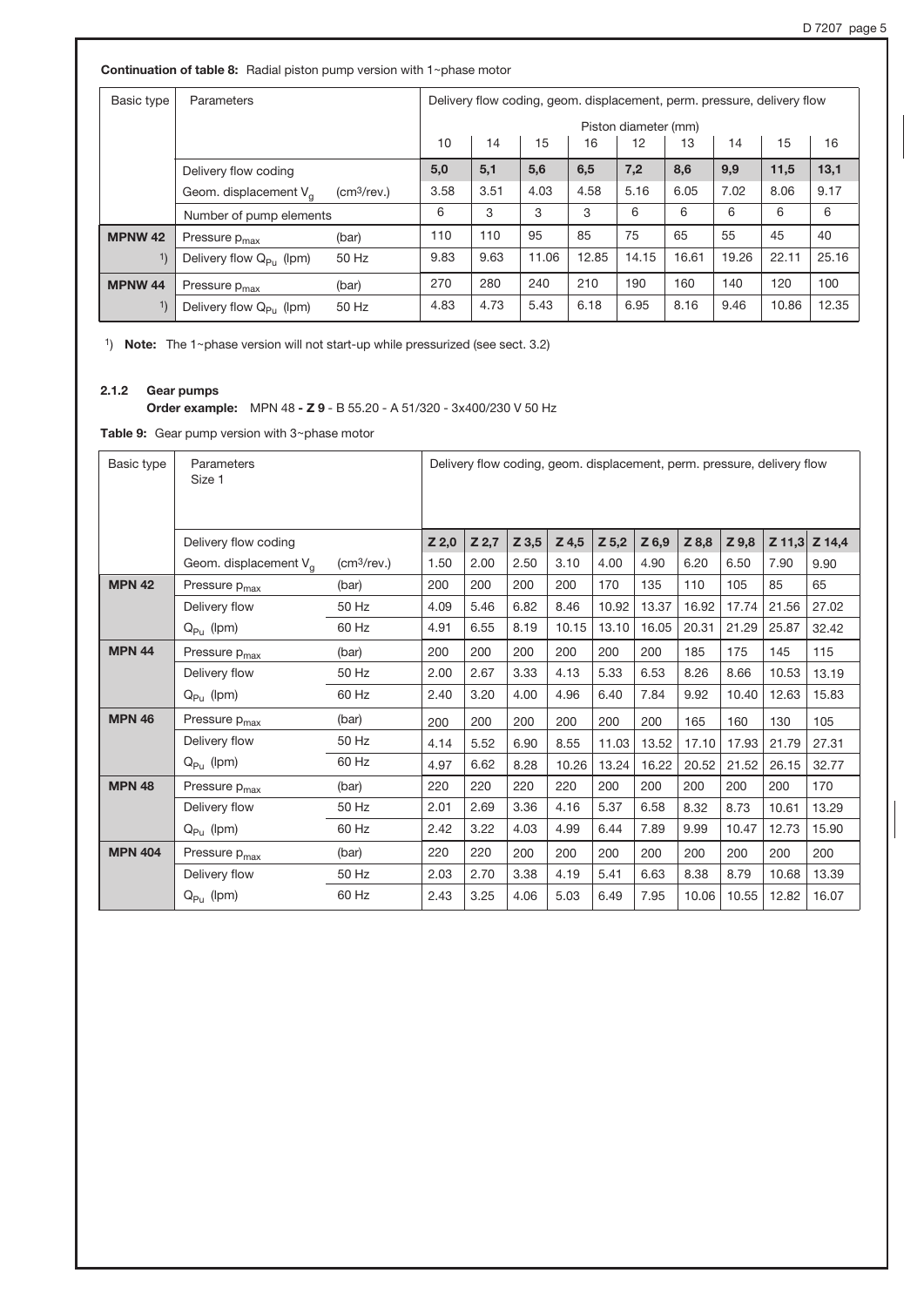|                | <b>Continuation of table 9:</b> Gear pump version with $3$ ~phase motor |                         |                                                                            |         |        |        |                 |                 |       |       |  |  |
|----------------|-------------------------------------------------------------------------|-------------------------|----------------------------------------------------------------------------|---------|--------|--------|-----------------|-----------------|-------|-------|--|--|
| Basic type     | Parameters<br>Size 2                                                    |                         | Delivery flow coding, geom. displacement, perm. pressure,<br>delivery flow |         |        |        |                 |                 |       |       |  |  |
|                | Delivery flow coding                                                    |                         | $Z$ 6,5                                                                    | $Z$ 9,0 | Z 12,3 | $Z$ 16 | Z <sub>21</sub> | Z <sub>24</sub> | Z 28  | Z 37  |  |  |
|                | Geom. displacement V <sub>a</sub>                                       | (cm <sup>3</sup> /rev.) | 4.50                                                                       | 6.00    | 8.50   | 11.00  | 14.50           | 17.00           | 19.50 | 26.00 |  |  |
| <b>MPN 42</b>  | Pressure p <sub>max</sub>                                               | (bar)                   | 150                                                                        | 110     | 80     | 60     | 45              | 40              | 35    | 25    |  |  |
|                | Delivery flow                                                           | 50 Hz                   | 12.28                                                                      | 16.38   | 23.20  | 30.02  | 39.57           | 46.40           | 53.22 | 70.96 |  |  |
|                | $Q_{\mathsf{P} \mathsf{u}}$ (lpm)                                       | 60 Hz                   | 14.74                                                                      | 19.65   | 27.84  | 36.03  | 47.49           | 55.68           | 63.87 | 85.15 |  |  |
| <b>MPN 44</b>  | Pressure p <sub>max</sub>                                               | (bar)                   | 200                                                                        | 190     | 135    | 100    | 80              | 65              | 55    | 40    |  |  |
|                | Delivery flow                                                           | 50 Hz                   | 6.00                                                                       | 8.00    | 11.33  | 14.66  | 19.33           | 22.66           | 25.99 | 34.65 |  |  |
|                | $Q_{P_U}$ (lpm)                                                         | 60 Hz                   | 7.20                                                                       | 9.60    | 13.59  | 17.59  | 23.19           | 27.19           | 31.19 | 41.58 |  |  |
| <b>MPN 46</b>  | Pressure p <sub>max</sub>                                               | (bar)                   | 200                                                                        | 170     | 120    | 95     | 70              | 60              | 50    | 40    |  |  |
|                | Delivery flow                                                           | 50 Hz                   | 12.41                                                                      | 16.55   | 23.45  | 30.35  | 40.00           | 46.90           | 53.79 | 71.73 |  |  |
|                | $Q_{P_{11}}$ (lpm)                                                      | 60 Hz                   | 14.90                                                                      | 19.86   | 28.14  | 36.41  | 48.00           | 56.28           | 64.55 | 86.07 |  |  |
| <b>MPN 48</b>  | Pressure p <sub>max</sub>                                               | (bar)                   | 210                                                                        | 210     | 195    | 150    | 115             | 95              | 85    | 60    |  |  |
|                | Delivery flow                                                           | 50 Hz                   | 6.04                                                                       | 8.06    | 11.41  | 14.77  | 19.47           | 22.82           | 26.18 | 34.91 |  |  |
|                | $Q_{\mathsf{P} \mathsf{u}}$ (lpm)                                       | 60 Hz                   | 7.25                                                                       | 9.67    | 13.69  | 17.72  | 23.36           | 27.39           | 31.42 | 41.89 |  |  |
| <b>MPN 404</b> | Pressure p <sub>max</sub>                                               | (bar)                   | 210                                                                        | 210     | 210    | 205    | 180             | 150             | 130   | 100   |  |  |
|                | Delivery flow                                                           | 50 Hz                   | 6.09                                                                       | 8.11    | 11.50  | 14.88  | 19.61           | 22.99           | 26.37 | 35.16 |  |  |
|                | $Q_{Pu}$ (lpm)                                                          | 60 Hz                   | 7.30                                                                       | 9.74    | 13.79  | 17.85  | 23.53           | 27.59           | 31.65 | 42.19 |  |  |

| Basic type     | Parameters<br>Size 3              |                                 | Delivery flow coding, geom.<br>displacement, perm. pressure,<br>delivery flow |        |        |       |  |  |
|----------------|-----------------------------------|---------------------------------|-------------------------------------------------------------------------------|--------|--------|-------|--|--|
|                | Delivery flow coding              |                                 | Z 45                                                                          | Z 59   | Z 75   | Z 87  |  |  |
|                | Geom. displacement V <sub>a</sub> | $\left(\frac{cm^3}{rev}\right)$ | 30.20                                                                         | 41.80  | 50.40  | 61.00 |  |  |
| <b>MPN 44</b>  | Pressure p <sub>max</sub>         | (bar)                           | 35                                                                            | 25     |        |       |  |  |
|                | Delivery flow                     | 50 Hz                           | 40.25                                                                         | 55.71  |        |       |  |  |
|                | $Q_{P_{11}}$ (lpm)                | 60 Hz                           | 48.30                                                                         | 66.85  |        |       |  |  |
| <b>MPN 46</b>  | Pressure p <sub>max</sub>         | (bar)                           | 30                                                                            | 25     | 20     |       |  |  |
|                | Delivery flow                     | 50 Hz                           | 83.31                                                                         | 115.31 | 139.04 |       |  |  |
|                | $Q_{Pu}$ (lpm)                    | 60 Hz                           | 99.98                                                                         | 138.38 | 166.85 |       |  |  |
| <b>MPN 48</b>  | Pressure p <sub>max</sub>         | (bar)                           | 50                                                                            | 40     | 30     | 25    |  |  |
|                | Delivery flow                     | 50 Hz                           | 40.55                                                                         | 56.12  | 67.67  | 81.90 |  |  |
|                | $Q_{P_{11}}$ (lpm)                | 60 Hz                           | 48.66                                                                         | 67.34  | 81.20  | 98.28 |  |  |
| <b>MPN 404</b> | Pressure p <sub>max</sub>         | (bar)                           | 80                                                                            | 60     | 50     | 40    |  |  |
|                | Delivery flow                     | 50 Hz                           | 40.84                                                                         | 56.53  | 68.16  | 82.50 |  |  |
|                | $Q_{Pu}$ (lpm)                    | 60 Hz                           | 49.01                                                                         | 67.84  | 81.79  | 99.00 |  |  |

# Table 10: Gear pump version with  $1$ ~phase motor

| Basic type     | Parameters<br>Size 1            |                            |       | Delivery flow coding, geom. displacement, perm. pressure, delivery flow |         |       |         |       |       |       |       |               |
|----------------|---------------------------------|----------------------------|-------|-------------------------------------------------------------------------|---------|-------|---------|-------|-------|-------|-------|---------------|
|                | Delivery flow coding            |                            | Z 2.0 | Z 2.7                                                                   | $Z$ 3.5 | Z 4,5 | $Z$ 5.2 | Z 6,9 | Z 8.8 | Z 9,8 |       | Z 11,3 Z 14,4 |
|                | Geom. displacement $V_{\alpha}$ | $\text{(cm}^3\text{/rev.}$ | .50   | 2.00                                                                    | 2.50    | 3.10  | 4.00    | 4.90  | 6.20  | 6.50  | 7.90  | 9.90          |
| <b>MPNW 42</b> | Pressure p <sub>max</sub>       | (bar)                      | 200   | 195                                                                     | 155     | 125   | 95      | 80    | 60    | 60    | 50    | 40            |
| 1)             | Delivery flow $Q_{P_{U}}$ (lpm) | 50 Hz                      | 4.12  | 5.47                                                                    | 6.86    | 8.51  | 10.98   | 13.45 | 17.01 | 17.84 | 21.68 | 27.17         |
| <b>MPNW 44</b> | Pressure p <sub>max</sub>       | (bar)                      | 200   | 200                                                                     | 200     | 200   | 200     | 190   | 155   | 150   | 120   | 95            |
| 1)             | Delivery flow $Q_{P_U}$ (lpm)   | 50 Hz                      | 2.02  | 2.70                                                                    | 3.37    | 4.18  | 5.39    | 6.60  | 8.35  | 8.76  | 10.65 | 13.34         |

1) Note: The 1~phase version will not start-up while pressurized (see sect. 3.2)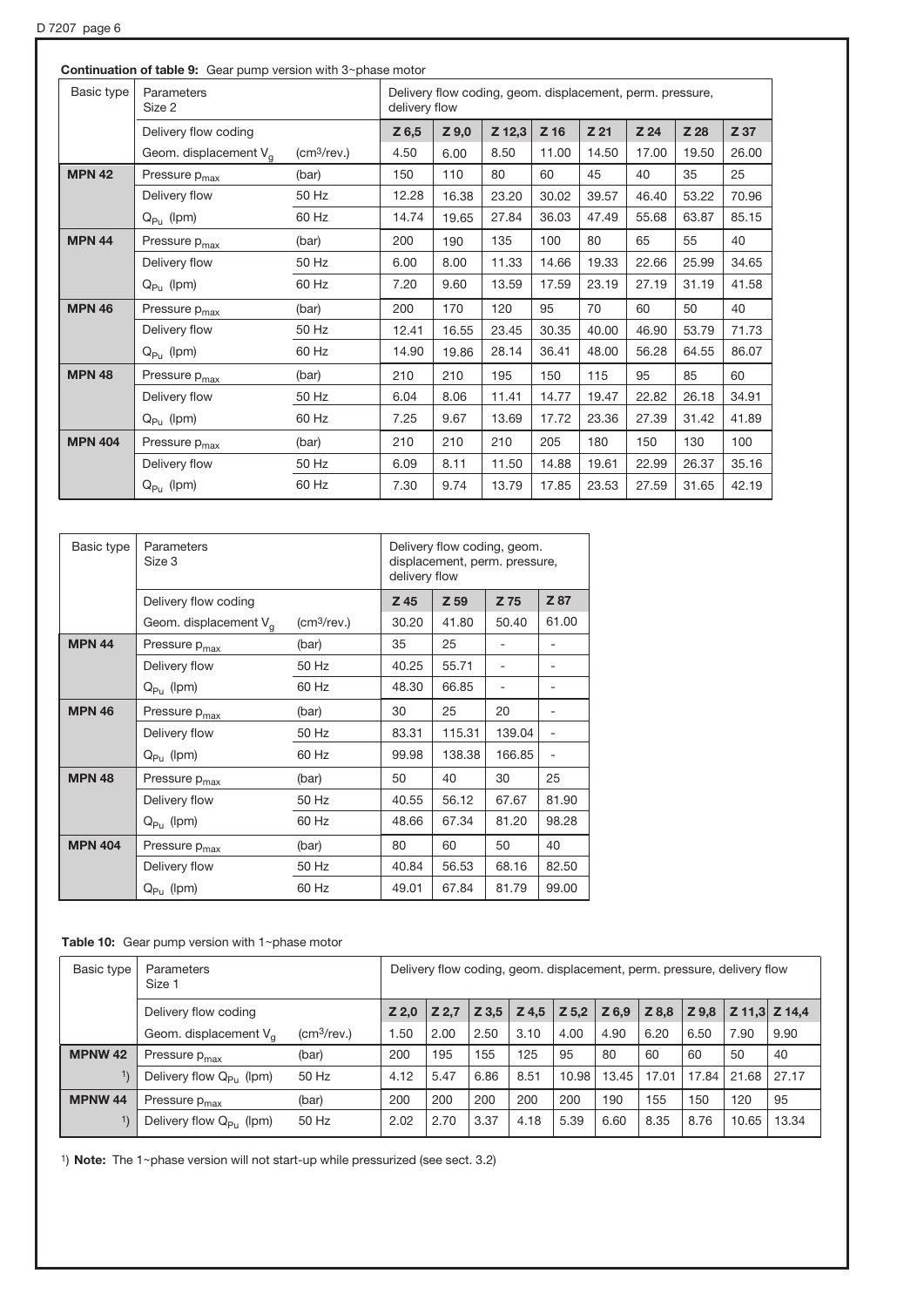**Continuation of table 10:** Gear pump version with  $1$ ~phase motor

| Basic type     | Parameters<br>Size 2            |                            | Delivery flow coding, geom. displacement, perm. pressure,<br>delivery flow |         |          |       |                 |       |       |       |
|----------------|---------------------------------|----------------------------|----------------------------------------------------------------------------|---------|----------|-------|-----------------|-------|-------|-------|
|                | Delivery flow coding            |                            | $Z$ 6,5                                                                    | $Z$ 9,0 | $Z$ 12,3 | Z 16  | Z <sub>21</sub> | Z 24  | Z 28  | Z 37  |
|                | Geom. displacement $V_{\alpha}$ | $\text{(cm}^3\text{/rev.}$ | 4.50                                                                       | 6.00    | 8.50     | 11.00 | 14.50           | 17.00 | 19.50 | 26.00 |
| <b>MPNW 42</b> | Pressure p <sub>max</sub>       | (bar)                      | 85                                                                         | 65      | 45       | 35    | 25              | 20    | 20    | 15    |
| 1)             | Delivery flow $Q_{Pu}$ (lpm)    | 50 Hz                      | 12.35                                                                      | 16.46   | 23.32    | 30.18 | 39.79           | 46.65 | 53.51 | 71.34 |
| <b>MPNW 44</b> | Pressure p <sub>max</sub>       | (bar)                      | 200                                                                        | 160     | 115      | 85    | 65              | 55    | 50    | 35    |
|                | Delivery flow $Q_{P_U}$ (lpm)   | 50 Hz                      | 6.06                                                                       | 8.09    | 11.45    | 14.82 | 19.54           | 22.91 | 26.28 | 35.04 |

1) Note: The 1~phase version will not start-up while pressurized (see sect. 3.2)

# 2.1.3 Internal gear pumps

Order example: MPN 404 - IZ 22,9 - B 110.80 - DT R 5 - 3 x 400/230 V 50 Hz

| <b>Table 11:</b> Internal gear wheel version with $3$ ~phase motor |  |
|--------------------------------------------------------------------|--|
|--------------------------------------------------------------------|--|

| <b>Basic</b><br>type | Parameters<br>Size 2              | Delivery flow coding, geom. displacement,<br>perm. pressure, delivery flow |        |        |       |                 |       |                 |
|----------------------|-----------------------------------|----------------------------------------------------------------------------|--------|--------|-------|-----------------|-------|-----------------|
|                      | Delivery flow coding              |                                                                            | IZ 7,5 | IZ 9.1 |       | IZ 11,9 IZ 16,2 |       | IZ 19,2 IZ 22,9 |
|                      | Geom. displacement V <sub>q</sub> | (cm <sup>3</sup> /rev.)                                                    | 5.40   | 6.40   | 7.90  | 10.90           | 13.30 | 15.80           |
| <b>MPN 42</b>        | Pressure p <sub>max</sub>         | (bar)                                                                      | 115    | 95     | 80    | 55              | 45    | 40              |
|                      | Delivery flow                     | 50 Hz                                                                      | 14.74  | 17.47  | 21.56 | 29.75           | 36.30 | 43.12           |
|                      | $Q_{\mathsf{P} \mathsf{u}}$ (lpm) | 60 Hz                                                                      | 17.69  | 20.96  | 25.87 | 35.70           | 43.56 | 51.75           |
| <b>MPN 44</b>        | Pressure p <sub>max</sub>         | (bar)                                                                      | 200    | 160    | 130   | 100             | 80    | 70              |
|                      | Delivery flow                     | 50 Hz                                                                      | 7.20   | 8.53   | 10.53 | 14.53           | 17.73 | 21.06           |
|                      | $Q_{P_U}$ (lpm)                   | 60 Hz                                                                      | 8.64   | 10.24  | 12.63 | 17.43           | 21.27 | 25.27           |
| <b>MPN 46</b>        | Pressure p <sub>max</sub>         | (bar)                                                                      | 180    | 155    | 125   | 90              | 70    | 60              |
|                      | Delivery flow                     | 50 Hz                                                                      | 14.90  | 17.66  | 21.79 | 30.07           | 36.69 | 43.59           |
|                      | $Q_{P_{11}}$ (lpm)                | 60 Hz                                                                      | 12.50  | 14.81  | 18.29 | 25.23           | 30.78 | 36.57           |
| <b>MPN 48</b>        | Pressure p <sub>max</sub>         | (bar)                                                                      | 250    | 250    | 215   | 155             | 125   | 105             |
|                      | Delivery flow                     | 50 Hz                                                                      | 7.25   | 8.59   | 10.61 | 14.63           | 17.86 | 21.21           |
|                      | $Q_{P_U}$ (lpm)                   | 60 Hz                                                                      | 8.70   | 10.31  | 12.73 | 17.56           | 21.43 | 25.46           |
| <b>MPN 404</b>       | Pressure p <sub>max</sub>         | (bar)                                                                      | 250    | 250    | 250   | 240             | 195   | 165             |
|                      | Delivery flow                     | 50 Hz                                                                      | 7.30   | 8.66   | 10.68 | 14.74           | 17.99 | 21.37           |
|                      | $Q_{Pu}$ (lpm)                    | 60 Hz                                                                      | 8.76   | 10.39  | 12.82 | 17.69           | 21.58 | 25.64           |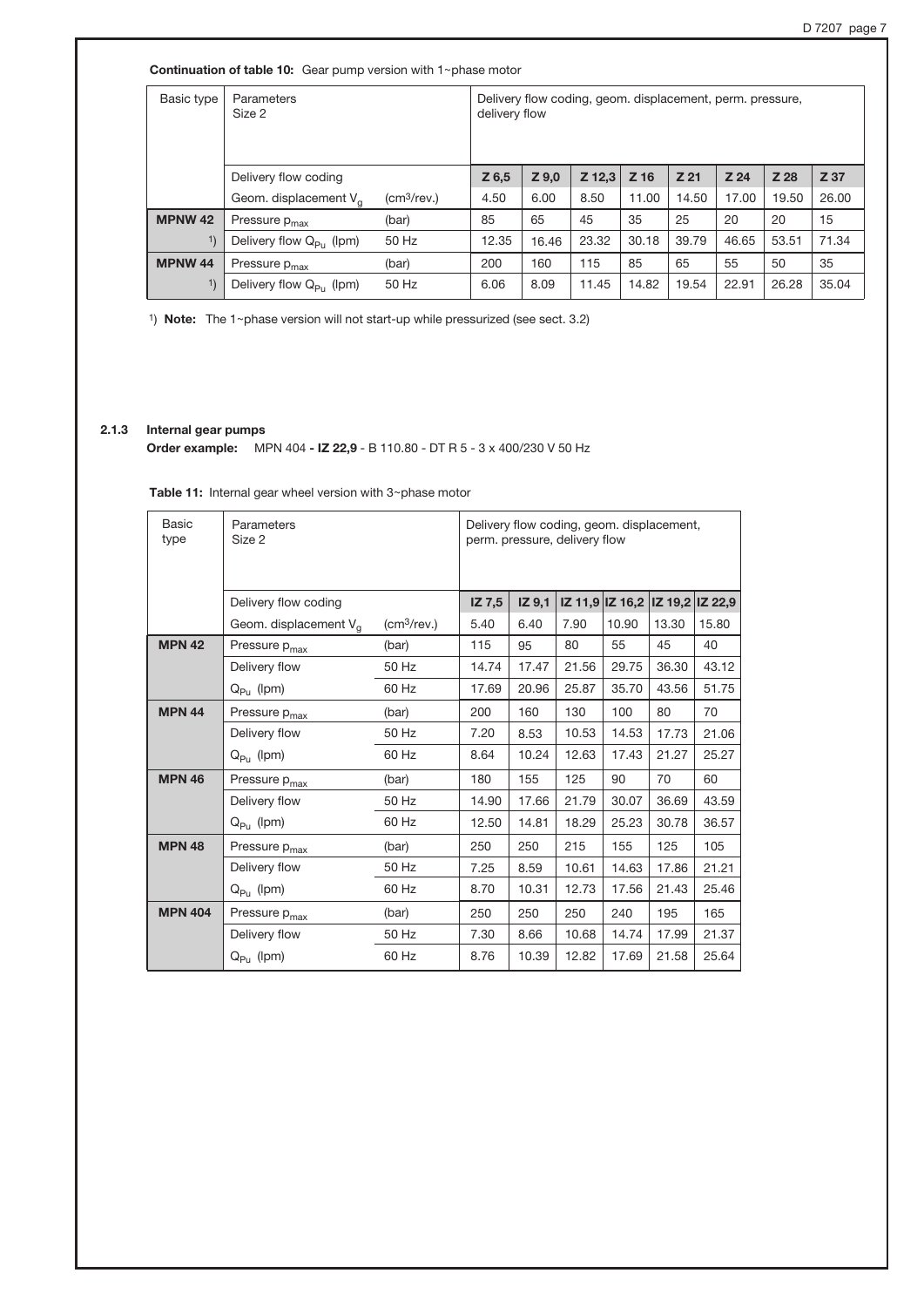Table 12: Internal gear wheel version with  $1$ ~phase motor

| <b>Basic</b><br>type | Parameters<br>Size 2             | Delivery flow coding, geom. displacement,<br>perm. pressure, delivery flow |               |                   |       |       |                                 |       |
|----------------------|----------------------------------|----------------------------------------------------------------------------|---------------|-------------------|-------|-------|---------------------------------|-------|
|                      | Delivery flow coding             |                                                                            | <b>IZ 7.5</b> | IZ <sub>9.1</sub> |       |       | IZ 11,9 IZ 16,2 IZ 19,2 IZ 22,9 |       |
|                      | Geom. displacement $V_{\alpha}$  | $\rm (cm^3$ /rev.)                                                         | 5.40          | 6.40              | 7.90  | 10.90 | 13.30                           | 15.80 |
| <b>MPNW 42</b>       | Pressure p <sub>max</sub>        | (bar)                                                                      | 70            | 60                | 50    | 35    | 30                              | 25    |
|                      | Delivery flow $Q_{p_{11}}$ (lpm) | 50 Hz                                                                      | 14.82         | 17.56             | 21.68 | 29.91 | 36.50                           | 43.26 |
| <b>MPNW 44</b>       | Pressure p <sub>max</sub>        | (bar)                                                                      | 180           | 150               | 120   | 90    | 70                              | 60    |
|                      | Delivery flow $Q_{P_U}$ (lpm)    | 50 Hz                                                                      | 7.28          | 8.62              | 10.65 | 14.69 | 17.92                           | 21.29 |

1) Note: The 1~phase version will not start-up while pressurized (see sect. 3.2)

# 2.2 Dual circuit pumps (double pumps)

Combination of pumps listed in tables at sect. 2.1.1 and 2.1.2

### 2.2.1 Double high pressure pump version

Combination of 2-times three pump elements; For delivery flow and pressure rating, see tables 7+8

Order example: MPN 42 - H H 1,25/6,5 - B 25.20 KS - 3x400/230 V 50 Hz  $\top$ 

Τ

Table 13: Delivery flow coding

| Delivery flow coding              |                                   | 0,9  | $\Omega$ | 1.V    | n E<br>,,   | $\Omega$<br>o.c | 4,3          |        | $\sim$ $\sim$<br>ວ,ເ | $\sim$ $\sim$<br>"ರು.ರ |
|-----------------------------------|-----------------------------------|------|----------|--------|-------------|-----------------|--------------|--------|----------------------|------------------------|
| Geom. displacement V <sub>o</sub> | $\sim$<br>(cm <sup>3</sup> /rev.) | 0.64 | 0.88     | . . 15 | 70<br>ت ، . | 2.58            | 0.00<br>ٽ∪.ٽ | , ن. ب | .03،                 | 4.58                   |

### 2.2.2 Combination high and low pressure pump

Combination high pressure pump (2-, 3-, or 6 pump elements) acc. table 7+8 and low pressure pump table 9

Order example: MP 404 - H Z 11,5/87 - B 110.80 DT - 3x400/230 V 50 Hz

L

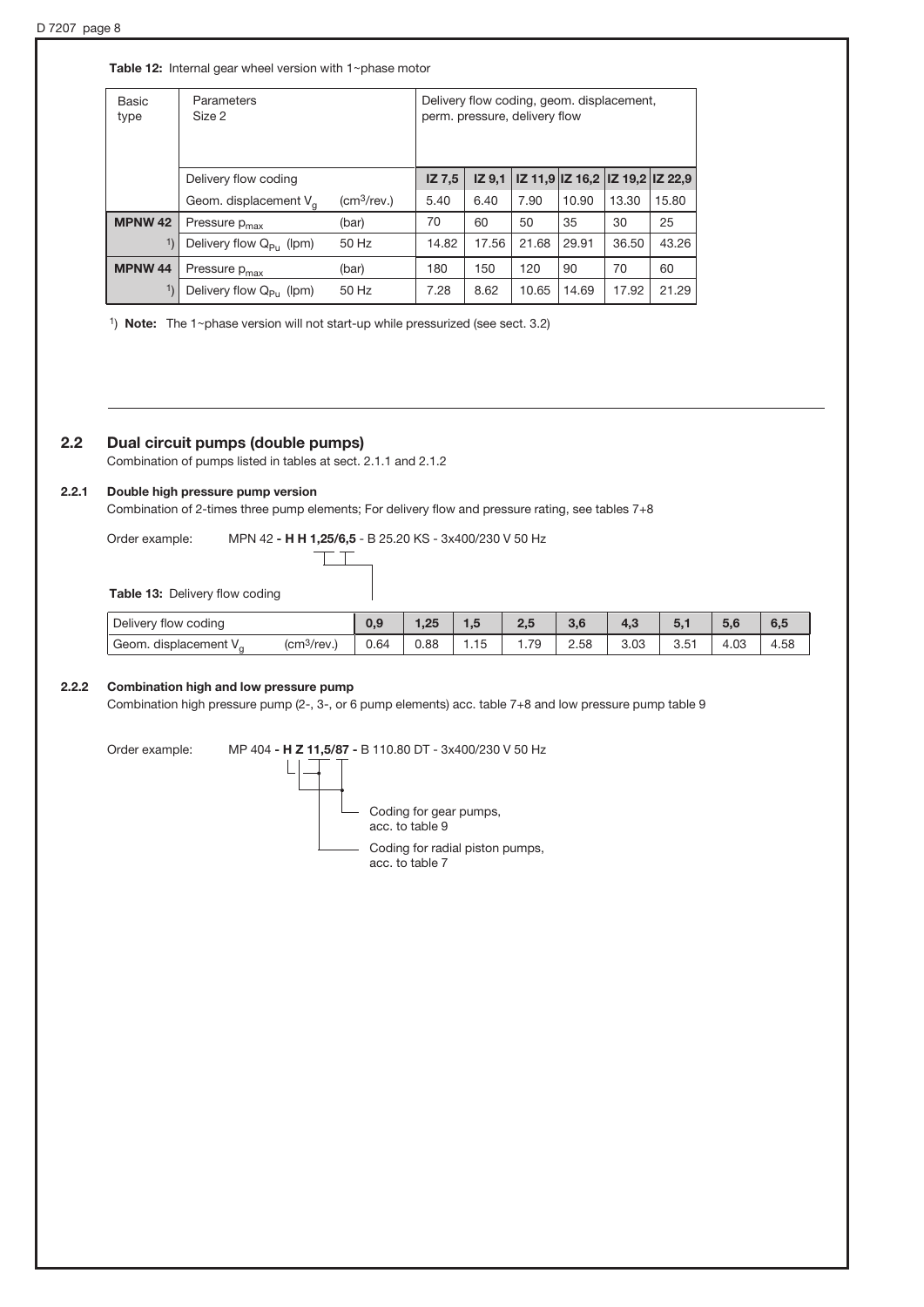D 7207 page 9

# 2.3 Tanks

|                                                    |                           |                           | Pump version |               |    |                               |                     |  |
|----------------------------------------------------|---------------------------|---------------------------|--------------|---------------|----|-------------------------------|---------------------|--|
| Size                                               | Tank or<br>cover<br>plate | Connection<br>pedestal    | H<br>HH      | Ζ             | ΙZ | HZ with Z<br>Size 1<br>Size 2 | HZ with Z<br>Size 3 |  |
|                                                    | B10., D10.                | 20                        | $\bullet$    | up to $Z$ 9,8 |    |                               |                     |  |
|                                                    | B25., D25.                | 20<br>80<br>90            | $\bullet$    | up to Z 45    |    |                               |                     |  |
| <b>MPN(W) 42</b>                                   | B55., D55.                | 20<br>80<br>90<br>160     |              |               |    |                               |                     |  |
|                                                    | B110., D55.               | 20<br>80<br>90<br>160     |              |               |    |                               |                     |  |
|                                                    | B 10., D10.               | 20                        | $\bullet$    | up to Z 21    |    |                               |                     |  |
|                                                    | B25., D25.                | 20<br>80<br>90<br>160     |              |               |    |                               |                     |  |
| <b>MPN 44</b>                                      | B55., D55.                | 20<br>80<br>90<br>160     |              |               |    |                               |                     |  |
|                                                    | B110., D55.               | 20<br>80<br>90<br>160     |              |               |    |                               |                     |  |
|                                                    | B10., D10.                | 20                        | $\bullet$    | up to Z 21    |    |                               |                     |  |
|                                                    | B25., D25.                | 20<br>80<br>90<br>160     |              |               |    |                               |                     |  |
| <b>MPN(W) 44</b><br><b>MPN 46</b><br><b>MPN 48</b> | B55., D55.                | 20<br>80<br>90<br>160     |              |               |    |                               |                     |  |
|                                                    | B110., D55.               | 20<br>80<br>$90\,$<br>160 |              |               |    |                               |                     |  |
|                                                    | B10.                      | 20                        | $\bullet$    |               |    |                               |                     |  |
|                                                    | B25., D25.                | 20<br>80<br>$90\,$<br>160 | $\bullet$    |               |    |                               |                     |  |
| <b>MPN 404</b>                                     | B55., D55.                | 20<br>80<br>$90\,$<br>160 | ●            |               |    |                               |                     |  |
|                                                    | B110., D55.               | 20<br>80<br>$90\,$<br>160 | $\bullet$    |               |    |                               |                     |  |

Selection notes connection pedestal

20 - suitable for flows up to approx. 20 lpm

- all connection blocks acc. to D 6905 A/1, D 6905 B D 6905C and D 6905 TÜV can be mounted

80, 160 - suitable for flows up to approx. 80 lpm or 160 lpm

- all connection blocks acc. to D 6906 can be mounted

90 - suitable for flows up to approx. 90 lpm

- only available at dual stage pumps for mounting of valves type CR 4 acc. to D 7150 and type NE 70 acc. to D 7161

For connection pedestal, see sect. 4.4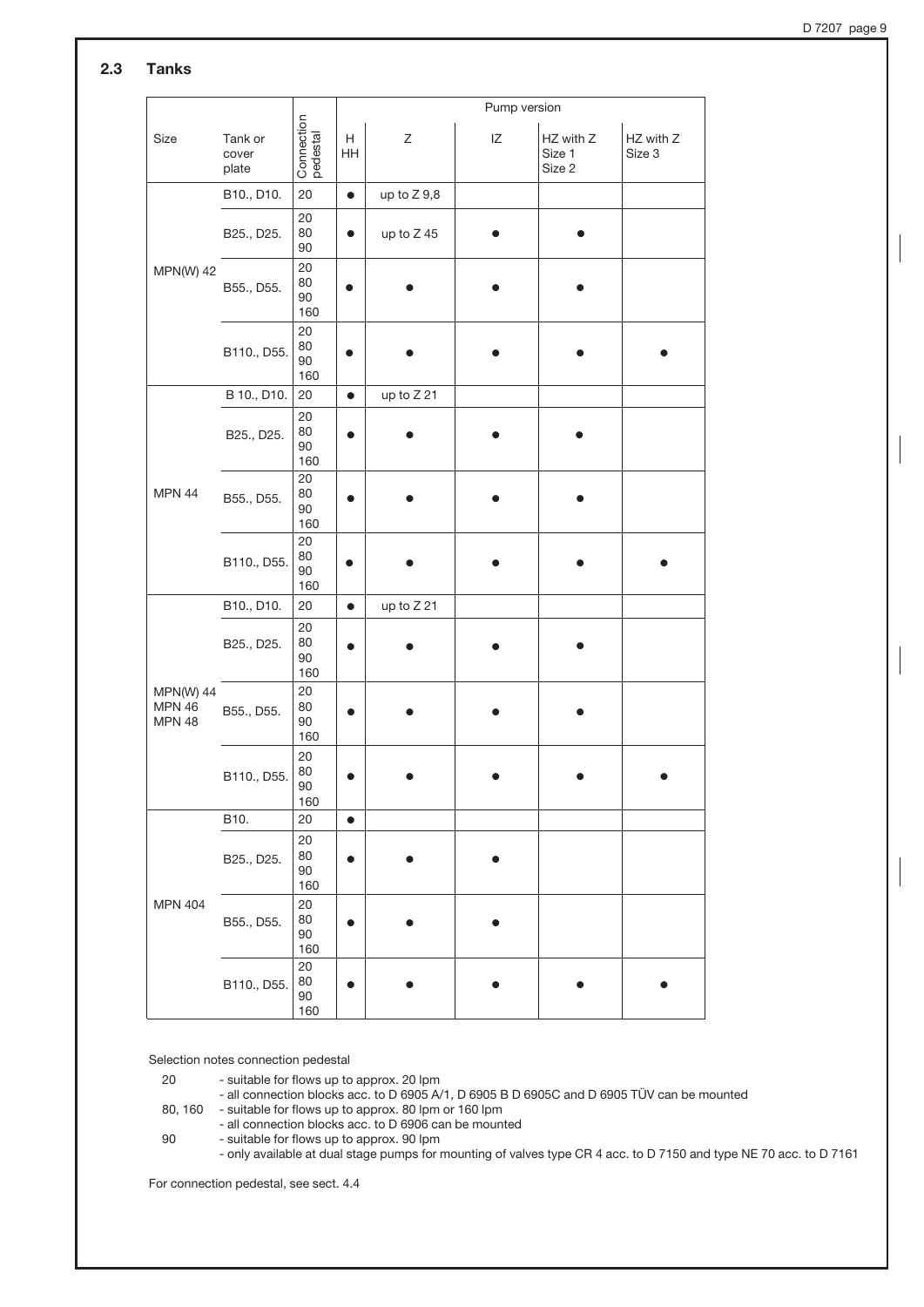# **3. Additional data**<br>3.1 General information General information

| Nomenclature          | Constant delivery pump                                                                                                                                                                                                                   |  |  |  |  |  |  |
|-----------------------|------------------------------------------------------------------------------------------------------------------------------------------------------------------------------------------------------------------------------------------|--|--|--|--|--|--|
| Design                | Valve controlled, radial piston pump (2-, 3- or 6-cylinders or gear pump)                                                                                                                                                                |  |  |  |  |  |  |
| Direction of rotation | Radial piston pump - any                                                                                                                                                                                                                 |  |  |  |  |  |  |
|                       | Gear pump - counterclockwise (single circuit pump)                                                                                                                                                                                       |  |  |  |  |  |  |
|                       | Gear pump - clockwise (dual circuit pump)                                                                                                                                                                                                |  |  |  |  |  |  |
|                       | The rotation direction can be detected only by checking the delivery flow, when there is no flow the<br>rotation direction has to be reversed by interchanging the connection of two of the three main wires of<br>the $3$ ~phase motor) |  |  |  |  |  |  |
| Installed position    | Vertical, installed in a tank (motor must be fluid immersed all-time, see sect. 5.1)                                                                                                                                                     |  |  |  |  |  |  |
| Fastening             | - via brackets at the cover plate<br>Single circuit pump                                                                                                                                                                                 |  |  |  |  |  |  |
|                       | - dep. on installation either on frame or tank<br>Cover plate version                                                                                                                                                                    |  |  |  |  |  |  |
|                       | - see dimensional drawings<br>Tank                                                                                                                                                                                                       |  |  |  |  |  |  |
|                       |                                                                                                                                                                                                                                          |  |  |  |  |  |  |

Mass (weight) approx. in kg  $m = motor + radial$  piston pump + gear pump + cover plate + tank + (connection blocks)

| Motor       |               |               |               |               |                |                |                 |
|-------------|---------------|---------------|---------------|---------------|----------------|----------------|-----------------|
| <b>Type</b> | <b>MPN 42</b> | <b>MPN 44</b> | <b>MPN 46</b> | <b>MPN 48</b> | <b>MPN 404</b> | <b>MPNW 42</b> | <b>MPNW 404</b> |
| Mass (kg)   | 12.8          | 12.8          | 13.3          | 13.3          | 19.9           | 12.8           | 14.8            |

| Radial piston pump |                       | Number of pump elements |     |     |  |  |  |  |
|--------------------|-----------------------|-------------------------|-----|-----|--|--|--|--|
|                    |                       |                         |     | 6   |  |  |  |  |
| H                  | (single circuit pump) | 2.8                     | 4.8 | 5.5 |  |  |  |  |
| I нн               | (dual circuit pump)   |                         |     | 5.5 |  |  |  |  |

| Gear pump (kg)                       |            |         | Internal gear pump (kg) |
|--------------------------------------|------------|---------|-------------------------|
| $Z$ 2,0<br>Z 2,7<br>Z 3,5            | 1.95       | IZ 7,5  | 2.9                     |
| Z 4,5                                | 2.0<br>2.1 |         |                         |
| $Z$ 5,2<br>Z 6,9                     |            |         |                         |
| Z 8,8<br>$Z$ 9,8                     | 2.2        | IZ 9,1  | 3.0                     |
| $Z$ 11,3                             | 2.3        |         |                         |
| Z 14,4                               | 2.4        | IZ 11,9 | 3.1                     |
| $Z$ 6,5<br>Z 9,0<br>Z 12,3<br>$Z$ 16 | 2.8        | IZ 16,2 | 3.3                     |
| Z <sub>21</sub><br>Z 24              | 3.25       |         |                         |
| Z 28                                 | 3.3        | IZ 19,2 | 3.5                     |
| Z 37                                 | 3.5        |         |                         |
| Z 45                                 | 6.7        |         |                         |
| Z 59<br>Z 75                         | 7.7        | IZ 22,9 | 3.6                     |
| Z 87                                 | 8.1        |         |                         |

| Cover plates    | Mass (kg) | Tank             | Mass (kg) | Connection blocks   Pamphlet |                     |
|-----------------|-----------|------------------|-----------|------------------------------|---------------------|
| D10             | 1.75      | $B10.$           | 6.75      | A                            | D 6905 A/1          |
| D <sub>25</sub> | 2.85      | B <sub>25</sub>  | 10.40     | в                            | D 6905 B            |
| D <sub>55</sub> | 6.15      | B55.             | 15.85     | С                            | D 6905 C, Sk 6906 C |
|                 |           | B <sub>110</sub> | 19.20     | BA                           | D 7788              |
|                 |           |                  |           | VB                           | D 7302              |
|                 |           |                  |           | <b>BVZP</b>                  | D 7785 B/1          |
|                 |           |                  |           | BWN, BWH                     | D 7470 B/1          |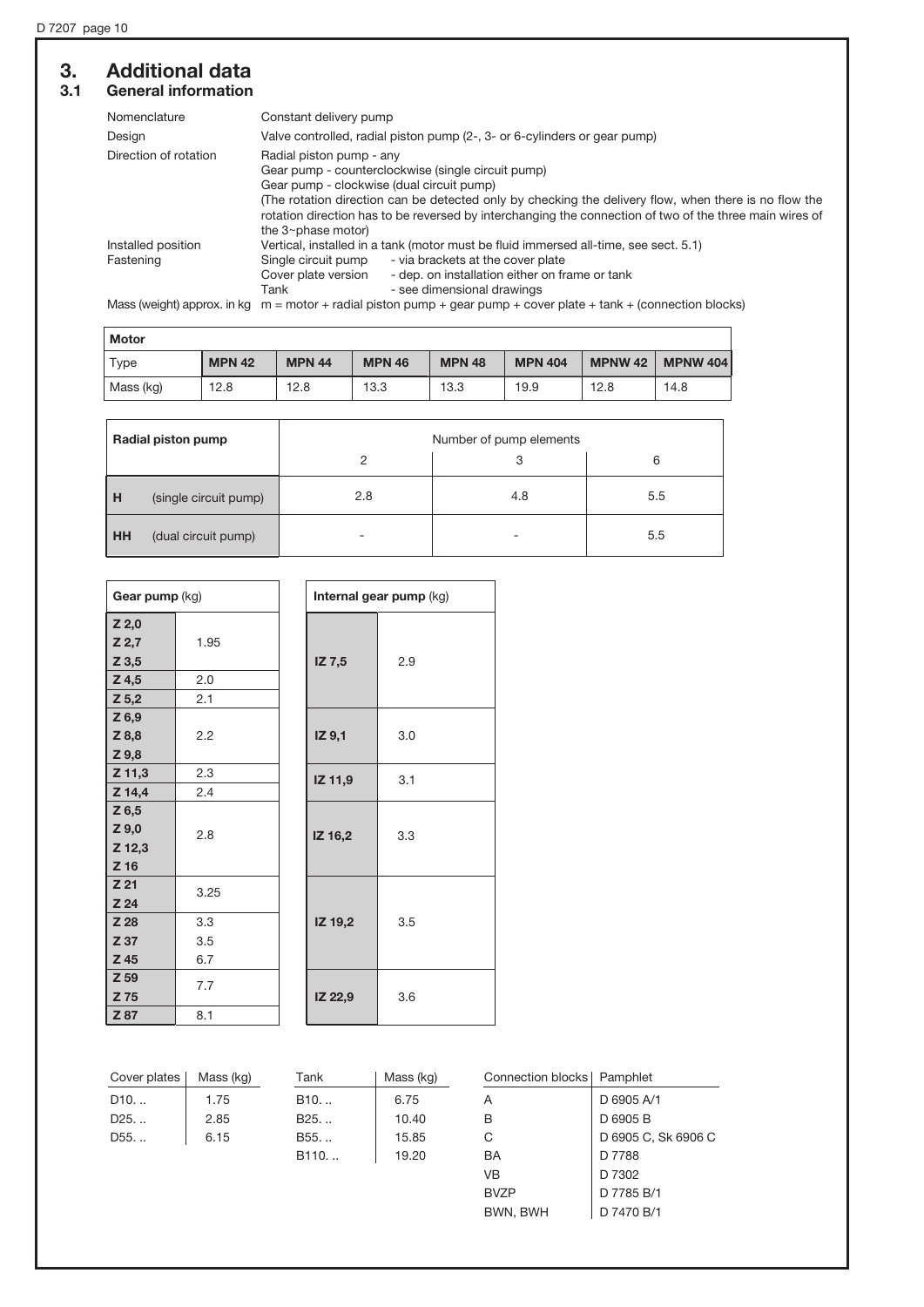#### Pressure Pressure side (port P): Depending on delivery flow, see sect. 2 Suction side (inside the tank): Ambient air pressure, tank not suited for charging! Start-up against pressure The version for 3~phase mains can start-up against pressure  $p_{\sf max}$ . Attention: The versions for 1~phase (AC) may only start against a very low pressure. Therefore the controls must enable a pressureless start e.g. by means of an idle circulation solenoid valve, which is held open during start and blocks again after a period of approx. 0.5...1sec (e.g. by via a delay relays). Pressure fluid Hydraulic oil conforming DIN 51524 part 1 to 3: ISO VG 10 to 68 conform. DIN 51519. Opt. service: approx. 10 ... 500 mm2/s Viscosity during start min. approx. 4; max. approx. 800 mm2/s Also suitable are biologically degradable pressure fluids type HEES (Synth. Ester) at service temperatures up to approx. +70°C. Electrically hazardous: Any fluid types containing water (HEPG,HETG etc.) must not be used (short-cut)! Temperature Ambient: approx. -40 ... +60°C. Fluid: -25 ... +80°C, note the viscosity range ! Permissible temperature during start: -40°C (observe start-viscosity!), as long as the service temperature is at least 20K (Kelvin) higher for the following operation. Biologically degradable pressure fluids: Observe manufacturer's specifications. By consideration of the compatibility with seal material not over +70°C. 3.2 Hydraulic data Total and usable filling volume Filling volume  $V_{\text{filling}}(I)$  Usable filling volume  $V_{\text{usable}}(I)$ 17.0 37.0 10.0 30.0 Tank size B 10  $\overline{B25}$

# 3.3 Electrical data

Data apply to radial piston and gear pumps

B 55 B 110

The drive motor and the pump are designed as an inseparable unit, see description in sect. 1

75.0 100.0

| Connection                               | Versions with plug Co. HARTING, leads = $1.5 \text{ mm}^2$<br>Versions with integrated terminal box, (cable gland M 20x1.5 is not scope of delivery) |                                                                                                                                                                                                        |  |  |  |  |
|------------------------------------------|------------------------------------------------------------------------------------------------------------------------------------------------------|--------------------------------------------------------------------------------------------------------------------------------------------------------------------------------------------------------|--|--|--|--|
|                                          |                                                                                                                                                      | Individual pumps (motor/pump-combination:<br>Lead length 0.6 m, for cable identification, see page 13                                                                                                  |  |  |  |  |
|                                          | 3~phase mains:                                                                                                                                       | $6 \times \text{ } 0.82 \text{ mm}^2$                                                                                                                                                                  |  |  |  |  |
|                                          | 1~phase mains:                                                                                                                                       | Main winding $2 \times \text{ } \oplus 2.08 \text{ mm}^2$<br>Auxiliary winding $2 \times \text{ } \oplus 0.82 \text{ mm}^2$<br>Winding protection contact switch $2 \times \text{ } 0.52 \text{ mm}^2$ |  |  |  |  |
| <b>Protection class</b>                  | pure electrical machinery)                                                                                                                           | IP 54 conf. IEC 60529, apply to the complete hydraulic power pack (as a reference protection class to                                                                                                  |  |  |  |  |
| Protection against<br>accidental contact | IEC 61140 safety class I                                                                                                                             |                                                                                                                                                                                                        |  |  |  |  |
| Insulation                               | Design conf. VDE 0110                                                                                                                                |                                                                                                                                                                                                        |  |  |  |  |
|                                          |                                                                                                                                                      | $\bullet$ for mains with 4 or 3 conductors L1-L2-L3-PE (3~phase mains) with grounded neutral point up to<br>500 V AC nom. phase voltage conductor - conductor                                          |  |  |  |  |
|                                          |                                                                                                                                                      | $\bullet$ for mains with 4 or 3 conductors L1-L2-L3 (3~phase mains) without grounded neutral point up to                                                                                               |  |  |  |  |

55.0 75.0

300 V AC nom. phase voltage conductor - conductor

 $\bullet$  for 1~phase mains with 2 conductors L-N up to 300 V AC nom. voltage.

| <b>Type</b>        | Nom. voltage and<br>circuitry $U_N$ (V) | Mains fre-<br>quency<br>f(Hz) | Nominal<br>power<br>$P_N(kW)$ | Speed $n_N$<br>(rpm) | Nom.<br>current<br>$I_N(A)$ | Start cur-<br>rent ratio<br>$I_A/I_N$ | Power factor<br>$\cos \varphi$ | Insula-<br>tion<br>material<br>class |
|--------------------|-----------------------------------------|-------------------------------|-------------------------------|----------------------|-----------------------------|---------------------------------------|--------------------------------|--------------------------------------|
| <b>MPN 42</b>      | 400/230<br>YΔ<br>460/265<br>YΔ          | 50<br>60                      | 2.1<br>2.5                    | 2785<br>3380         | 4.9/8.4<br>4.8/8.3          | 4.8<br>5.4                            | 0.87<br>0.88                   | B                                    |
| <b>MPN 44</b>      | 400/230<br>YΔ<br>460/265<br>YΔ          | 50<br>60                      | 2.1<br>2.4                    | 1360<br>1632         | 4.9/8.5<br>4.6/8.0          | 4.1<br>4.6                            | 0.86<br>0.86                   | B                                    |
| <b>MPN 46</b>      | 400/230<br>YΔ<br>460/265<br>YΔ          | 50<br>60                      | 3.0<br>3.6                    | 2815<br>3410         | 6.4/11.0<br>6.3/11.3        | 5.7<br>6.2                            | 0.88<br>0.89                   | B                                    |
| <b>MPN 48</b>      | 400/230<br>YΛ<br>460/265<br>YΔ          | 50<br>60                      | 3.0<br>3.6                    | 1370<br>1665         | 6.7/11.5<br>6.6/11.3        | 4.2<br>4.7                            | 0.84<br>0.85                   | B                                    |
| <b>MPN 404</b>     | 400/230<br>YΔ<br>460/265<br>YΔ          | 50<br>60                      | 4.2<br>5.0                    | 1370<br>1660         | 9.2/16.0<br>6.6/11.3        | 5.0<br>5.6                            | 0.88<br>0.89                   | B                                    |
| <b>MPNW 42</b> $1$ | 230<br>$C_{\rm B} = 50 \mu F$           | 50                            | 1.9                           | 2715                 | 13.5                        | 3.0                                   | 0.95                           | B                                    |
| <b>MPNW 44</b> $1$ | 230<br>$C_{\rm B}$ = 70 $\mu$ F         | 50                            | 1.9                           | 1330                 | 13.5                        | 2.9                                   | 0.95                           | B                                    |

1) The capacity of the operating capacitor should be reduced by approx. 30%, when less than 75% of the hydraulic work  $(p_{\text{max}} \cdot V_{\text{o}})$  is employed.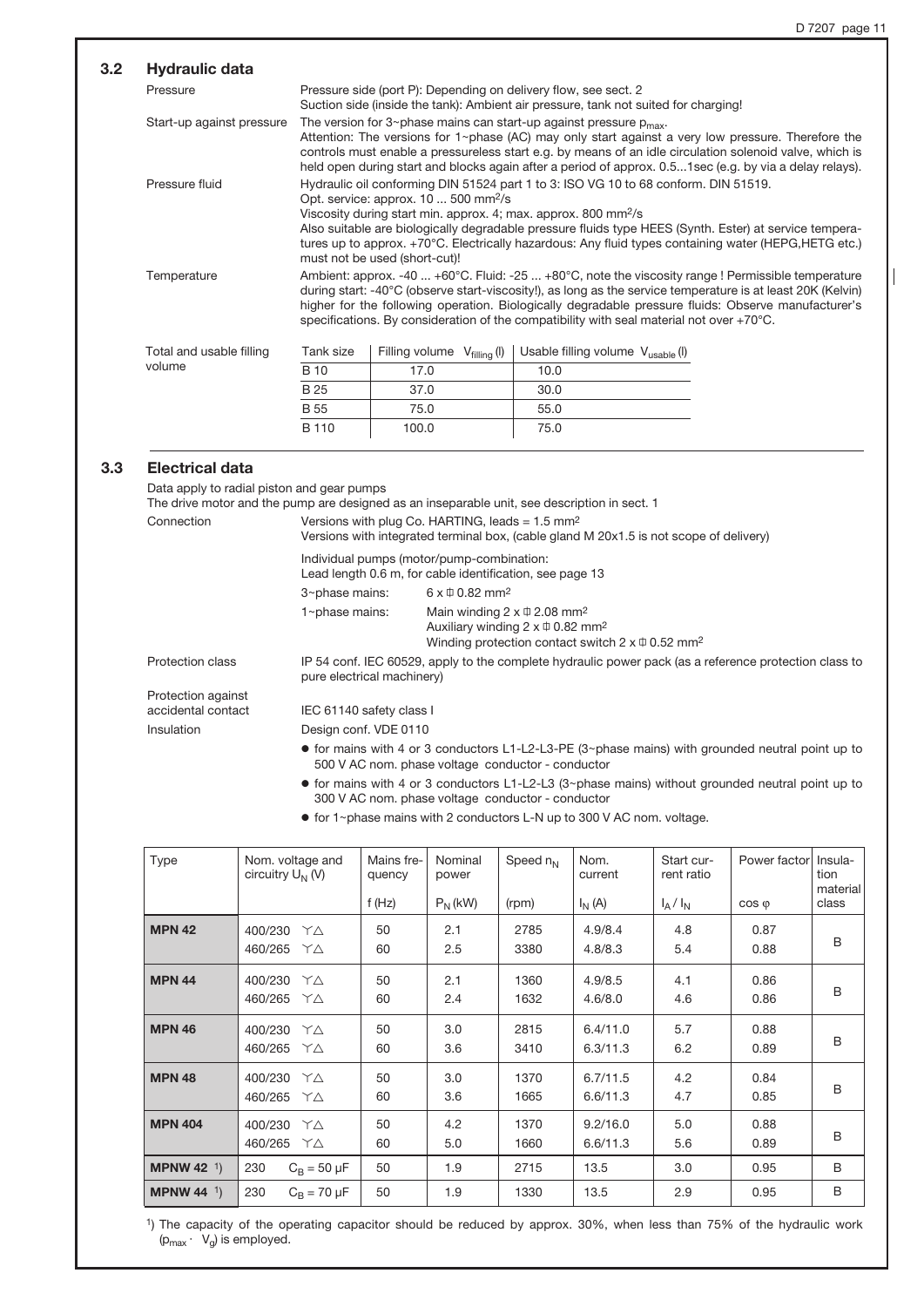| Voltage ranges                                                                | Nom. voltage                                                                      | Perm. mains voltage tolerances<br>50 Hz<br>60 Hz                              |                                                |
|-------------------------------------------------------------------------------|-----------------------------------------------------------------------------------|-------------------------------------------------------------------------------|------------------------------------------------|
| Operation with reduced<br>supply voltage is possible,<br>but see "Performance | $3 \sim 400$ V 50 Hz<br>Standard<br>3~230 V 50 Hz<br>1~230 V 50 Hz                | ±10%<br>± 5%<br>±10%<br>$\overline{\phantom{a}}$                              |                                                |
| restrictions"!                                                                |                                                                                   |                                                                               |                                                |
|                                                                               | Mains voltage U (V)                                                               |                                                                               |                                                |
| <b>Performance restrictions</b>                                               |                                                                                   | 460 480 500 520 540 560 580                                                   | Motor design                                   |
| The table shows correction<br>factors for reduced mains                       | 230<br>210<br>220                                                                 | 240 250<br>270<br>260                                                         | $3 \sim 500$ V 50 Hz                           |
| supply voltage. Take the<br>correction factor for the                         | Κ<br>360<br>380<br>400                                                            | 420<br>440<br>460<br>480                                                      | $3 \sim 230$ V 50 Hz                           |
| lowest voltage anticipated.                                                   | $x^2$                                                                             |                                                                               | $3 \sim 400$ V 50 Hz                           |
|                                                                               | 0, 9                                                                              | $x^{\overline{u}}$                                                            | <b>Attention:</b><br>The delivery flow will be |
|                                                                               | pressure rating<br>to table 2 to 6)<br>0,8                                        | $\mathcal{C}_{\mathcal{O}}$                                                   | increased by 20% when                          |
|                                                                               | Correction factor by which<br>the perm.<br>P <sub>max</sub> (acc.<br>is reduced   |                                                                               | operated at 60 Hz!                             |
|                                                                               | 0,7                                                                               |                                                                               |                                                |
|                                                                               | 0,6                                                                               |                                                                               |                                                |
|                                                                               |                                                                                   |                                                                               |                                                |
| <b>Temperature switch</b>                                                     | Technical data:<br>Bimetallic switch Co. MICROTHERM                               |                                                                               |                                                |
|                                                                               | T10V 80°C ±5K U112 P102 L510-NC-contact<br>AC: 250 V 50/60 Hz 3.5 A; DC: 42 V 1 A | $\vartheta$                                                                   |                                                |
|                                                                               | Signaling takes place at                                                          | 80°C ±5K (Kelvin)                                                             |                                                |
|                                                                               | Max. voltage<br>Nom. current (cos $\varphi \sim 0.6$ )                            | 250V 50/60 Hz<br>1.6A                                                         |                                                |
|                                                                               | Max. current at 24V DC                                                            | 1.5A                                                                          |                                                |
|                                                                               | Connection - in the terminal box / plug Co. HARTING                               |                                                                               |                                                |
|                                                                               | Note:<br>winding protective switch                                                | The temperature switch is integrated in the winding at $1$ ~phase motors i.e. |                                                |
| <b>Float switch</b>                                                           | Technical data:                                                                   |                                                                               |                                                |
|                                                                               | Switching performance DC/AC                                                       | 60 W/ 60 VA                                                                   |                                                |
|                                                                               | max. current DC/AC<br>max. voltage                                                | $0.8 A (cos \varphi = 1)$<br>230 V 50/60 Hz                                   |                                                |
|                                                                               |                                                                                   | D<br>s                                                                        |                                                |
|                                                                               |                                                                                   |                                                                               |                                                |
|                                                                               | A protective circuitry is mandatory<br>at inductive loads                         |                                                                               |                                                |
|                                                                               |                                                                                   |                                                                               |                                                |
|                                                                               | Connection via separate plug<br>(DIN 43650-C, 8 mm)                               |                                                                               |                                                |
|                                                                               |                                                                                   |                                                                               |                                                |
|                                                                               |                                                                                   |                                                                               |                                                |
|                                                                               |                                                                                   |                                                                               |                                                |
|                                                                               |                                                                                   |                                                                               |                                                |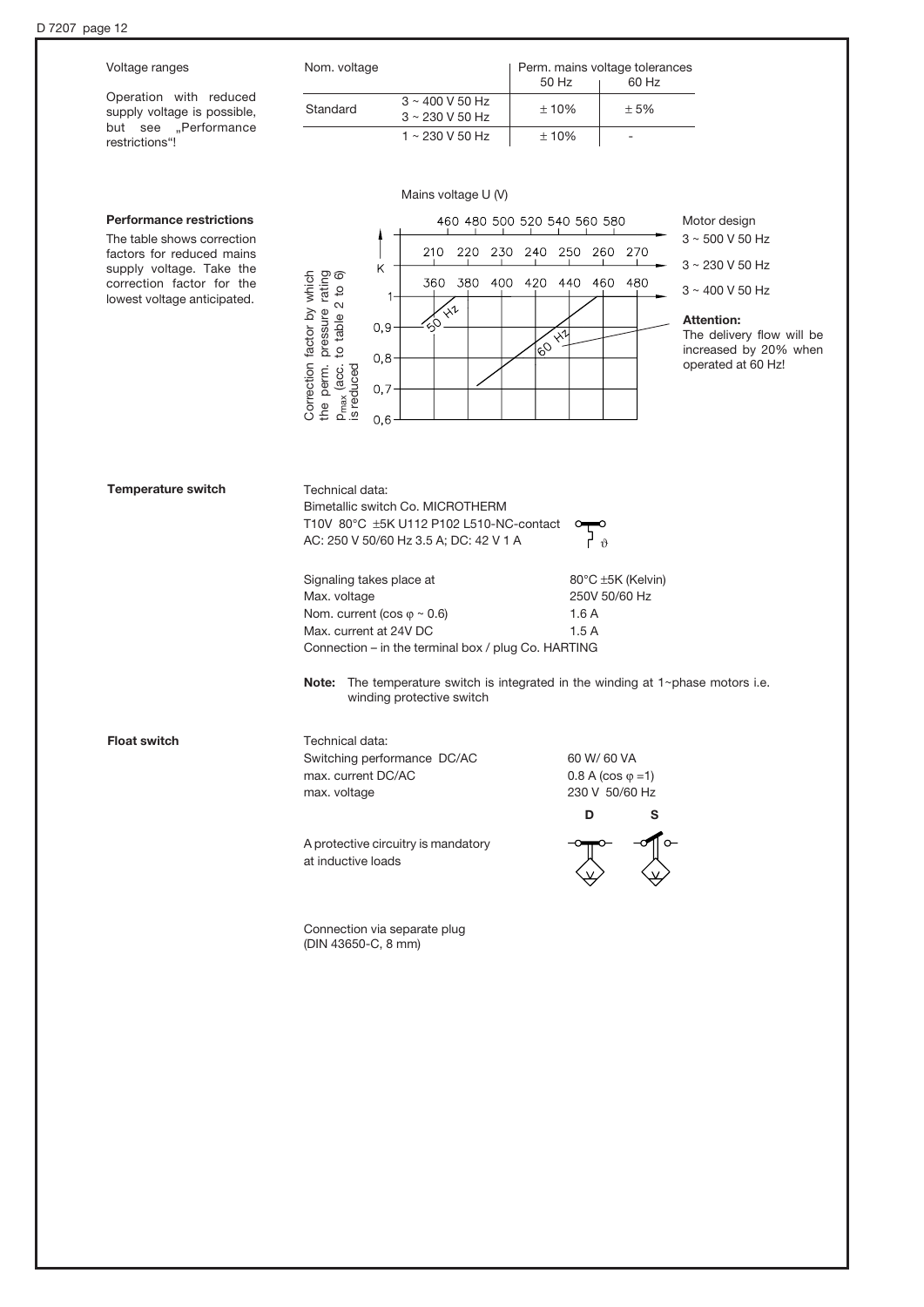# 4. Unit dimensions All dimensions in mm, subject to change without notice!

# 4.1 Single circuit pumps

Version with radial piston pump





|    | MPN 42<br>MPNW 42 | MPN 44 | MPN 46 | 1 MPN 48<br>MPNW 44 | I MPN 404 |
|----|-------------------|--------|--------|---------------------|-----------|
| H1 | 246.4             | 253.4  | 267.4  | 276.4               | 308.4     |

Port  $P =$ Accesory (optional order) part No. 30264075-00 Cable length  $=$  approx. 0.6 m G 1/8 ISO 228/1 (BSPP); Adapter G 1/8 - M16x1.5 for pressure hose

Cable identification 3~phase mains 1~phase mains U1: blue BU U1: blue BU U2: violet VT U2: brown BN V1: brown BN Z1: red RD V2: red RD Z2: black BK W1: black BK Winding protective switch W2: orange OG blue BU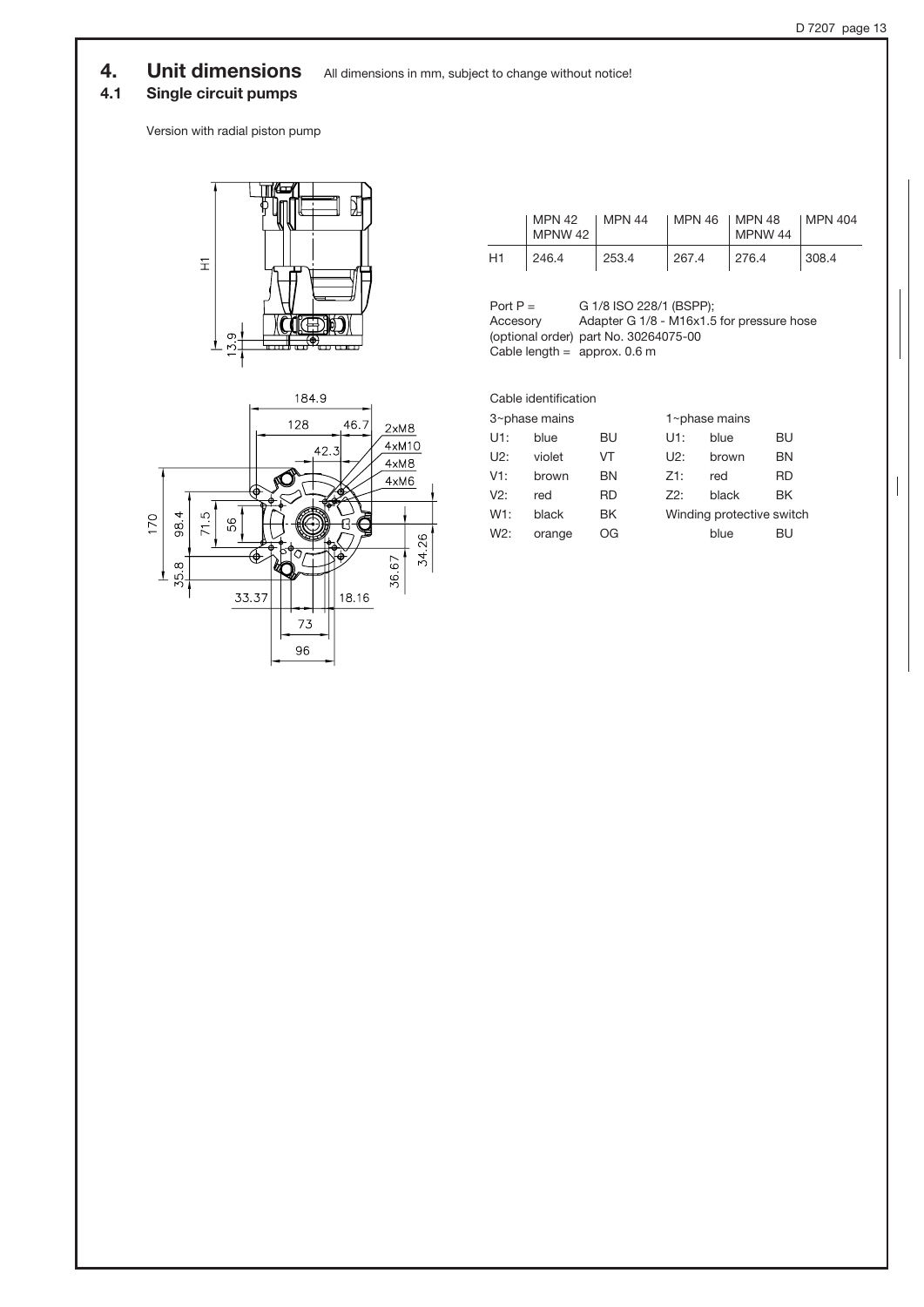Version with gear pump



For missing dimensions, see at radial piston pump

|           | H <sub>2</sub>           |                                                                                                      |       |       | Pressure and |                  |                  |              |      |
|-----------|--------------------------|------------------------------------------------------------------------------------------------------|-------|-------|--------------|------------------|------------------|--------------|------|
| Gear pump | <b>MPN 42</b><br>MPNW 42 | <b>MPN 44</b><br><b>MPN 46</b><br><b>MPN 48</b><br><b>MPN 404</b><br>suction ports (BSPP)<br>MPNW 44 |       |       |              |                  |                  |              |      |
| Size      |                          |                                                                                                      |       |       |              | P                | S                | $\mathsf{a}$ | b    |
| $Z$ 2,0   | 260.3                    | 267.3                                                                                                | 281.3 | 290.3 | 322.3        |                  |                  | 34.9         |      |
| $Z$ 2.7   | 261.9                    | 268.9                                                                                                | 282.9 | 291.9 | 323.9        |                  |                  | 35.7         |      |
| $Z$ 3,5   | 263.5                    | 270.5                                                                                                | 284.5 | 293.5 | 325.5        |                  |                  | 36.5         |      |
| $Z$ 4,5   | 265.5                    | 272.5                                                                                                | 286.5 | 295.5 | 327.5        |                  |                  | 37.5         |      |
| Z 5,2     | 268.3                    | 275.3                                                                                                | 289.3 | 298.3 | 330.3        |                  | G 3/8            |              | 11.3 |
| $Z$ 6,9   | 271.5                    | 278.5                                                                                                | 292.5 | 301.5 | 333.54       |                  |                  | 40.5         |      |
| Z8,8      | 275.5                    | 282.5                                                                                                | 296.5 | 305.5 | 337.5        |                  |                  | 42.5         |      |
| Z 9,8     | 275.5                    | 282.5                                                                                                | 296.5 | 305.5 | 337.5        |                  |                  | 42.5         |      |
| $Z$ 11,3  | 281.0                    | 288.0                                                                                                | 302.0 | 311.0 | 343.0        |                  |                  | 45.2         |      |
| Z 14,4    | 287.5                    | 294.5                                                                                                | 308.5 | 317.5 | 349.5        |                  |                  | 48.5         |      |
| $Z$ 6,5   | 286.0                    | 293.0                                                                                                | 307.0 | 316.0 | 348.0        | G <sub>1/2</sub> | G <sub>1/2</sub> | 47           |      |
| $Z\,9,0$  | 289.0                    | 296.0                                                                                                | 310.0 | 319.0 | 351.0        | G <sub>1/2</sub> | G <sub>1/2</sub> | 50           |      |
| Z 12,3    | 289.0                    | 296.0                                                                                                | 310.0 | 319.0 | 351.0        | G <sub>1/2</sub> | G <sub>1/2</sub> | 50           |      |
| $Z$ 16    | 289.0                    | 296.0                                                                                                | 310.0 | 319.0 | 351.0        | G <sub>1/2</sub> | G 3/4            | 50           | 15.5 |
| Z 21      | 313.0                    | 320.0                                                                                                | 334.0 | 343.0 | 375.0        | G <sub>1/2</sub> | G 3/4            | 62           |      |
| Z 24      | 313.0                    | 320.0                                                                                                | 334.0 | 343.0 | 375.0        | G 1/2            | G 3/4            | 62           |      |
| Z 28      | 313.0                    | 320.0                                                                                                | 334.0 | 343.0 | 375.0        | G <sub>1/2</sub> | G 3/4            | 62           |      |
| Z 37      | 325.0                    | 332.0                                                                                                | 346.0 | 355.0 | 387.0        | $G_3/4$          | G <sub>1</sub>   | 67.7         |      |
| Z 45      | 333.0                    | 340.0                                                                                                | 354.0 | 363.0 | 395.0        | G 3/4            | G 3/4            | 76           |      |
| Z 59      | 342.0                    | 349.0                                                                                                | 363.0 | 372.0 | 404.0        | G 3/4            | G <sub>1</sub>   | 85           |      |
| Z 75      | 352.0                    | 359.0                                                                                                | 373.0 | 382.0 | 414.0        | G 3/4            | G 1              | 81           | 21.7 |
| Z 87      | 352.0                    | 359.0                                                                                                | 373.0 | 382.0 | 414.0        | G <sub>1</sub>   | G 1/4            | 81           |      |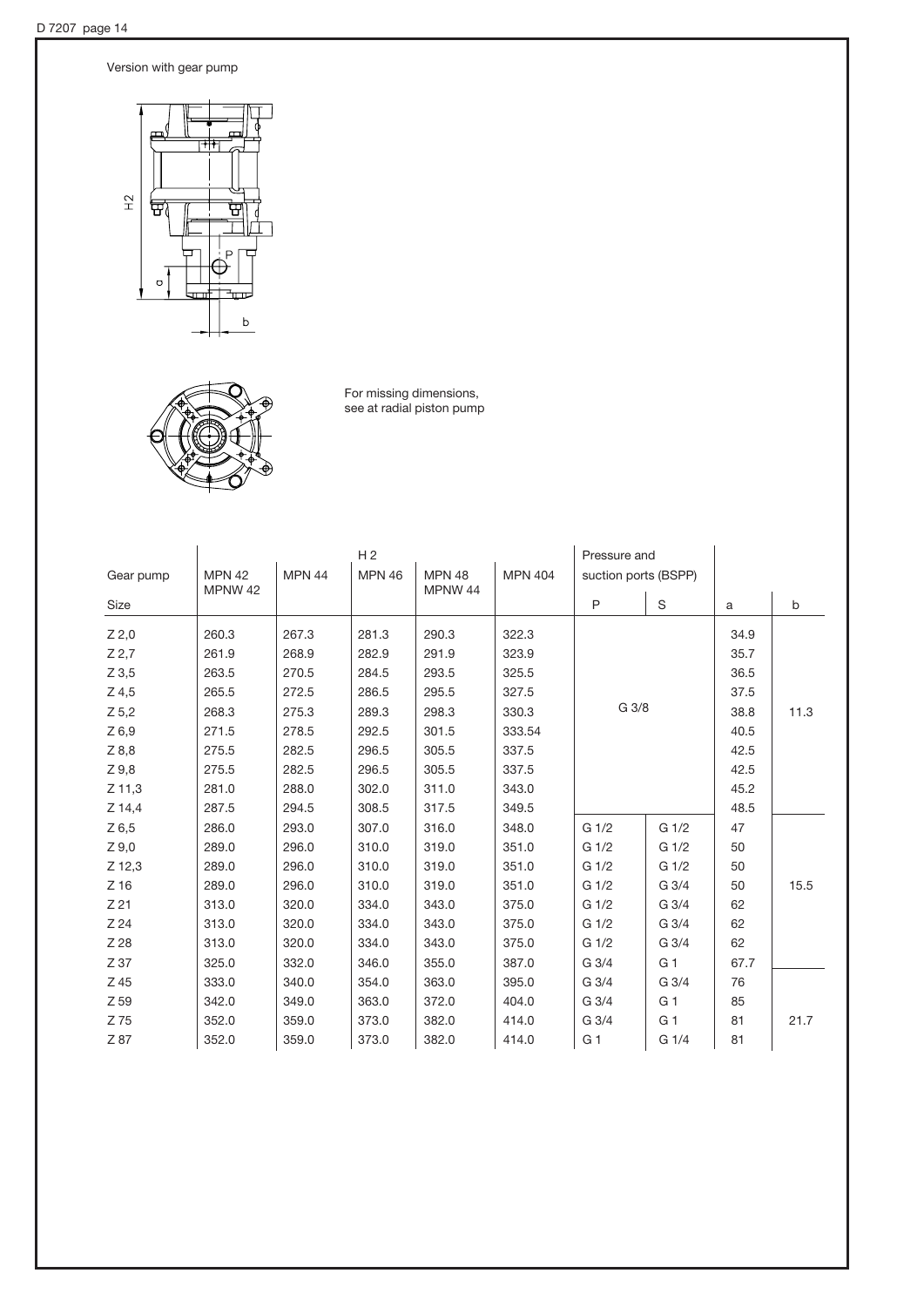Version with internal gear pump



|                   |                          |               | H <sub>2</sub> |                          |                |      |    |
|-------------------|--------------------------|---------------|----------------|--------------------------|----------------|------|----|
|                   | <b>MPN 42</b><br>MPNW 42 | <b>MPN 44</b> | <b>MPN 46</b>  | <b>MPN 48</b><br>MPNW 44 | <b>MPN 404</b> |      |    |
| Size              |                          |               |                |                          |                | a    | b  |
| IZ 7.5            | 328.9                    | 335.9         | 335.9          | 358.9                    | 390.9          | 43   |    |
| IZ <sub>9,1</sub> | 330.9                    | 337.9         | 351.9          | 360.9                    | 392.9          | 44   |    |
| IZ 11,9           | 333.9                    | 340.9         | 354.9          | 363.9                    | 395.9          | 45.5 | 17 |
| IZ 16,2           | 339.9                    | 346.9         | 360.9          | 369.9                    | 401.9          | 48.5 |    |
| IZ 19,2           | 344.9                    | 351.9         | 365.9          | 374.9                    | 406.9          | 51   |    |
| IZ 22,9           | 349.9                    | 356.9         | 370.9          | 379.9                    | 411.9          | 53   |    |
|                   |                          |               |                |                          |                |      |    |

Pressure port



Pressure flange adapter HAWE No. 6013 3407-00

Suction port



Suction flange adapter HAWE No. 6013 3407-00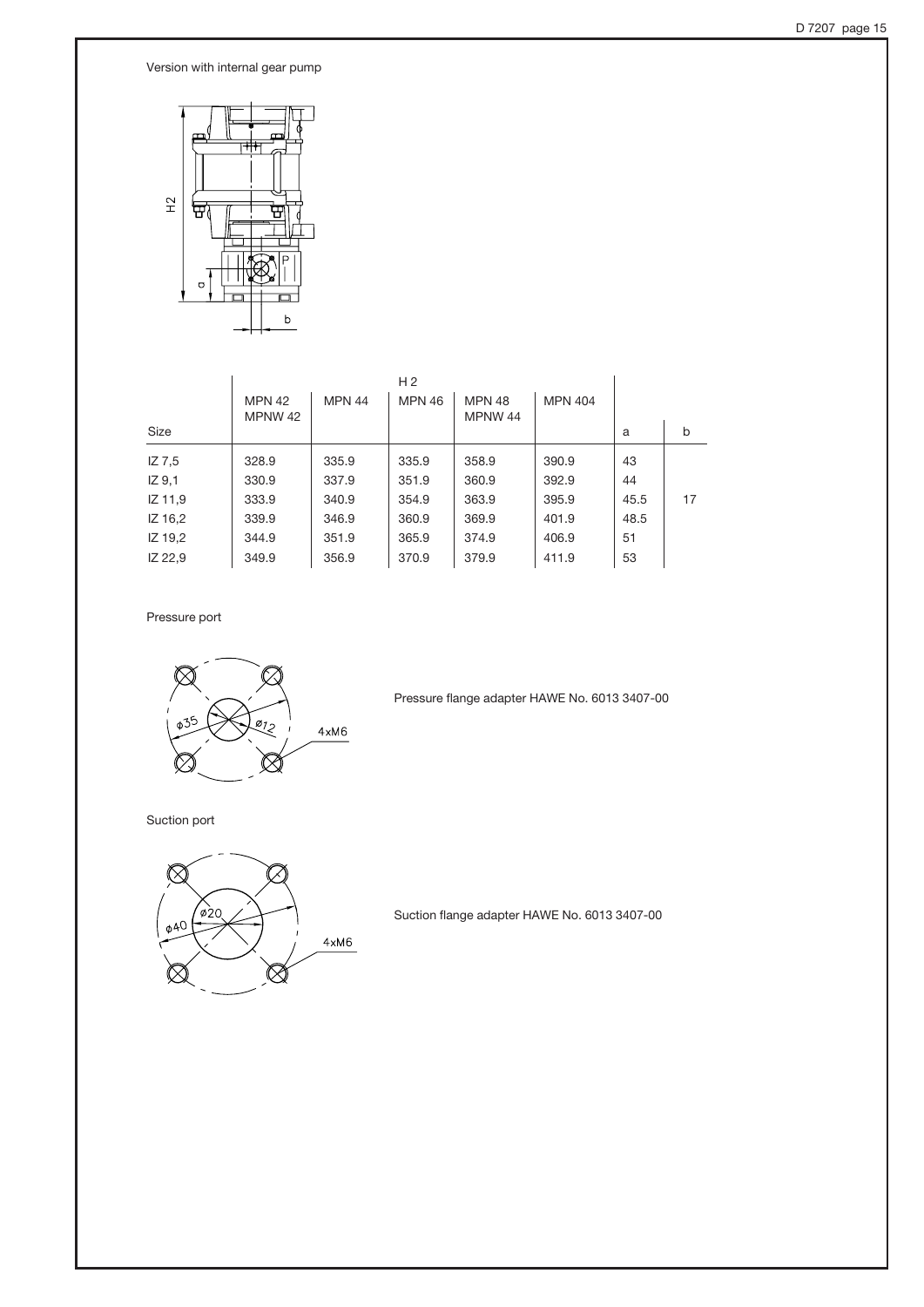# 4.2 Dual circuit pumps

Version with radial piston/gear pump combination (high/low pressure pump)







Ports:  $P1, P3 = G 1/4$ 

ISO 228/1 (BSPP)

 $S = according to gear$ pump, see page 14

For missing dimensions, sees radial piston or gear pump (dimensions a and b)

|                 |                          |               | H <sub>3</sub> |                          |                |
|-----------------|--------------------------|---------------|----------------|--------------------------|----------------|
| Gear pump       | <b>MPN 42</b><br>MPNW 42 | <b>MPN 44</b> | <b>MPN 46</b>  | <b>MPN 48</b><br>MPNW 44 | <b>MPN 404</b> |
| <b>Size</b>     |                          |               |                |                          |                |
| $Z$ 2,0         | 313.7                    | 320.7         | 334.7          | 343.7                    | 375.7          |
| $Z$ 2,7         | 315.3                    | 322.3         | 336.3          | 345.3                    | 377.3          |
| $Z$ 3.5         | 316.9                    | 323.9         | 337.9          | 346.9                    | 378.9          |
| $Z$ 4,5         | 318.9                    | 325.9         | 339.9          | 348.9                    | 380.9          |
| $Z$ 5,2         | 321.7                    | 328.7         | 342.7          | 351.7                    | 383.7          |
| Z6,9            | 324.9                    | 331.9         | 345.9          | 354.9                    | 386.9          |
| Z8,8            | 328.9                    | 335.9         | 349.9          | 358.9                    | 390.9          |
| Z9,8            | 328.9                    | 335.9         | 349.9          | 358.9                    | 390.9          |
| Z 11,3          | 334.4                    | 341.4         | 355.4          | 364.4                    | 396.4          |
| Z 14,4          | 340.9                    | 347.9         | 361.9          | 370.9                    | 402.9          |
| $Z$ 6,5         | 339.4                    | 346.4         | 360.4          | 369.4                    | 401.4          |
| Z9,0            | 342.4                    | 349.4         | 363.4          | 372.4                    | 404.4          |
| Z 12,3          | 342.4                    | 349.4         | 363.4          | 372.4                    | 404.4          |
| $Z$ 16          | 342.4                    | 349.4         | 363.4          | 372.4                    | 404.4          |
| Z <sub>21</sub> | 366.4                    | 373.4         | 387.4          | 396.4                    | 428.4          |
| Z <sub>24</sub> | 366.4                    | 373.4         | 387.4          | 396.4                    | 428.4          |
| Z 28            | 366.4                    | 373.4         | 387.4          | 396.4                    | 428.4          |
| Z 37            | 378.4                    | 385.4         | 399.4          | 408.4                    | 440.4          |
| Z 45            | 386.4                    | 393.4         | 407.4          | 416.4                    | 448.4          |
| Z 59            | 395.4                    | 402.4         | 416.4          | 425.4                    | 457.4          |
| Z 75            | 405.4                    | 412.4         | 426.4          | 435.4                    | 467.4          |
| Z 87            | 405.4                    | 412.4         | 426.4          | 435.4                    | 467.4          |
| Z 110           | 413.4                    | 420.4         | 434.4          | 443.4                    | 475.4          |
| Z 135           | 424.4                    | 431.4         | 445.4          | 454.4                    | 486.4          |
| Gear pump       | <b>MPN 42</b><br>MPNW 42 | <b>MPN 44</b> | <b>MPN 46</b>  | <b>MPN 48</b><br>MPNW 44 | <b>MPN 404</b> |
| H1              | 246.4                    | 253.4         | 267.4          | 276.4                    | 308.4          |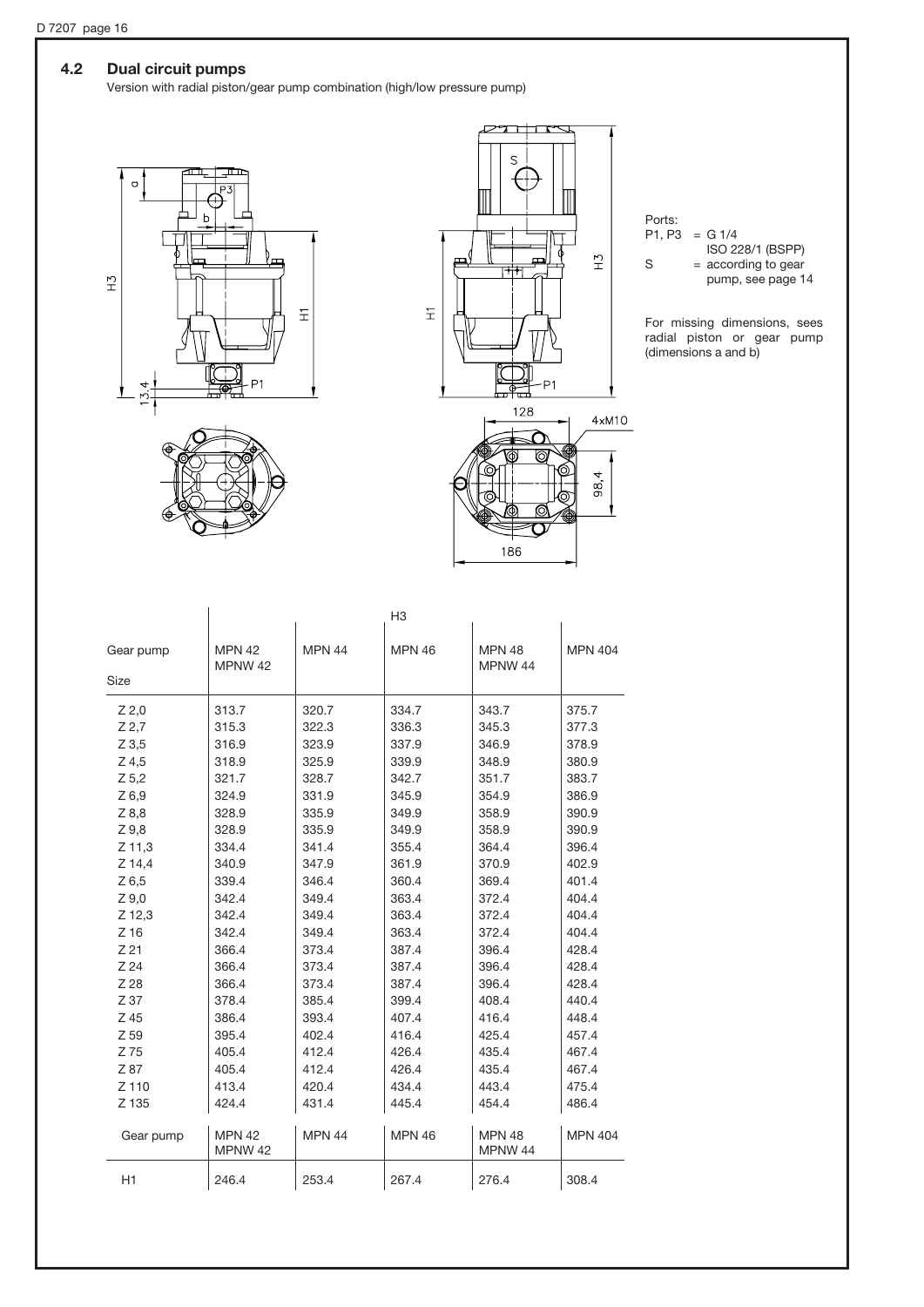Version with radial piston/radial piston pump combination (high/high pressure pump)



### 4.3 Tank and cover plate versions

Tank B10, cover plate D10

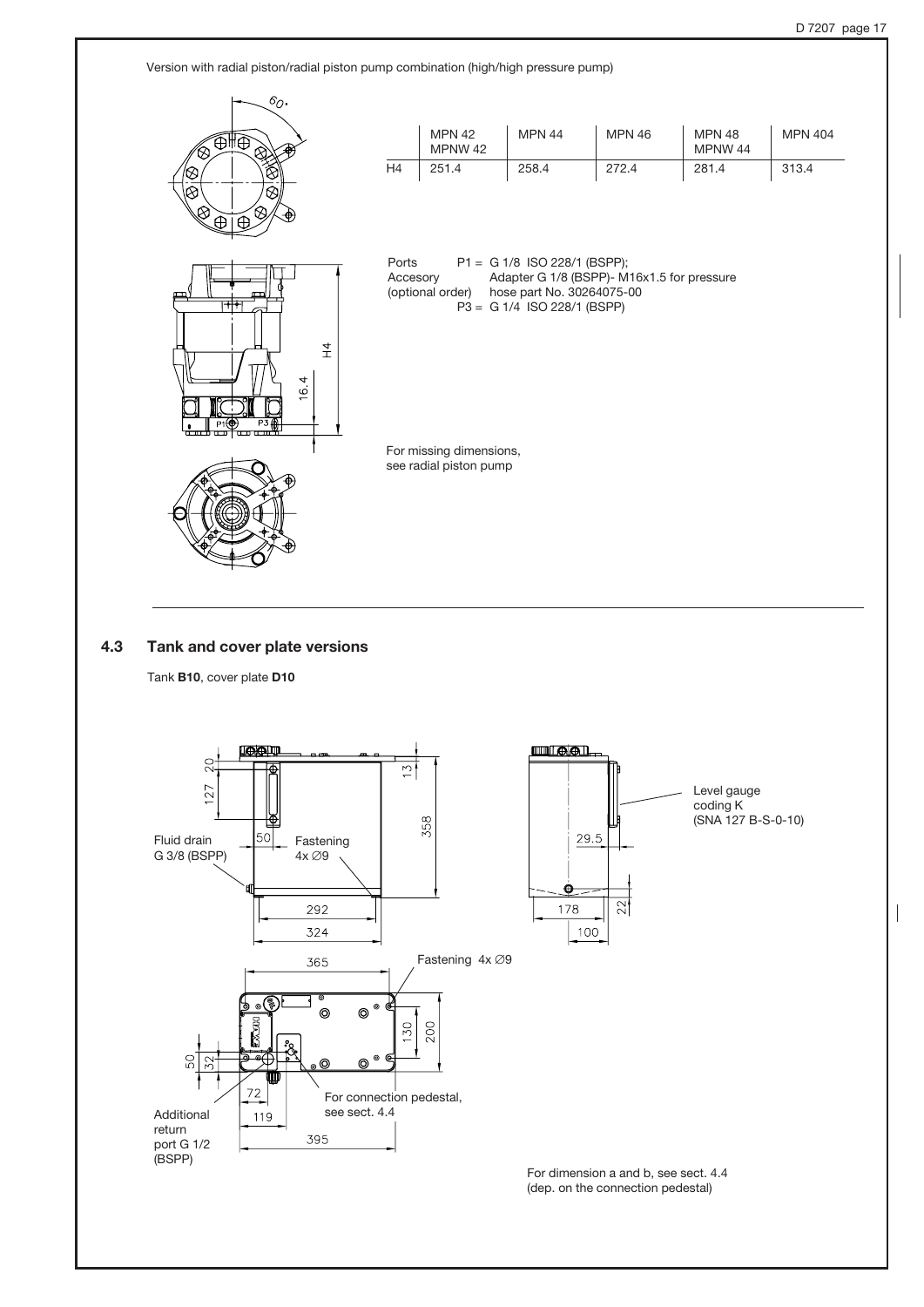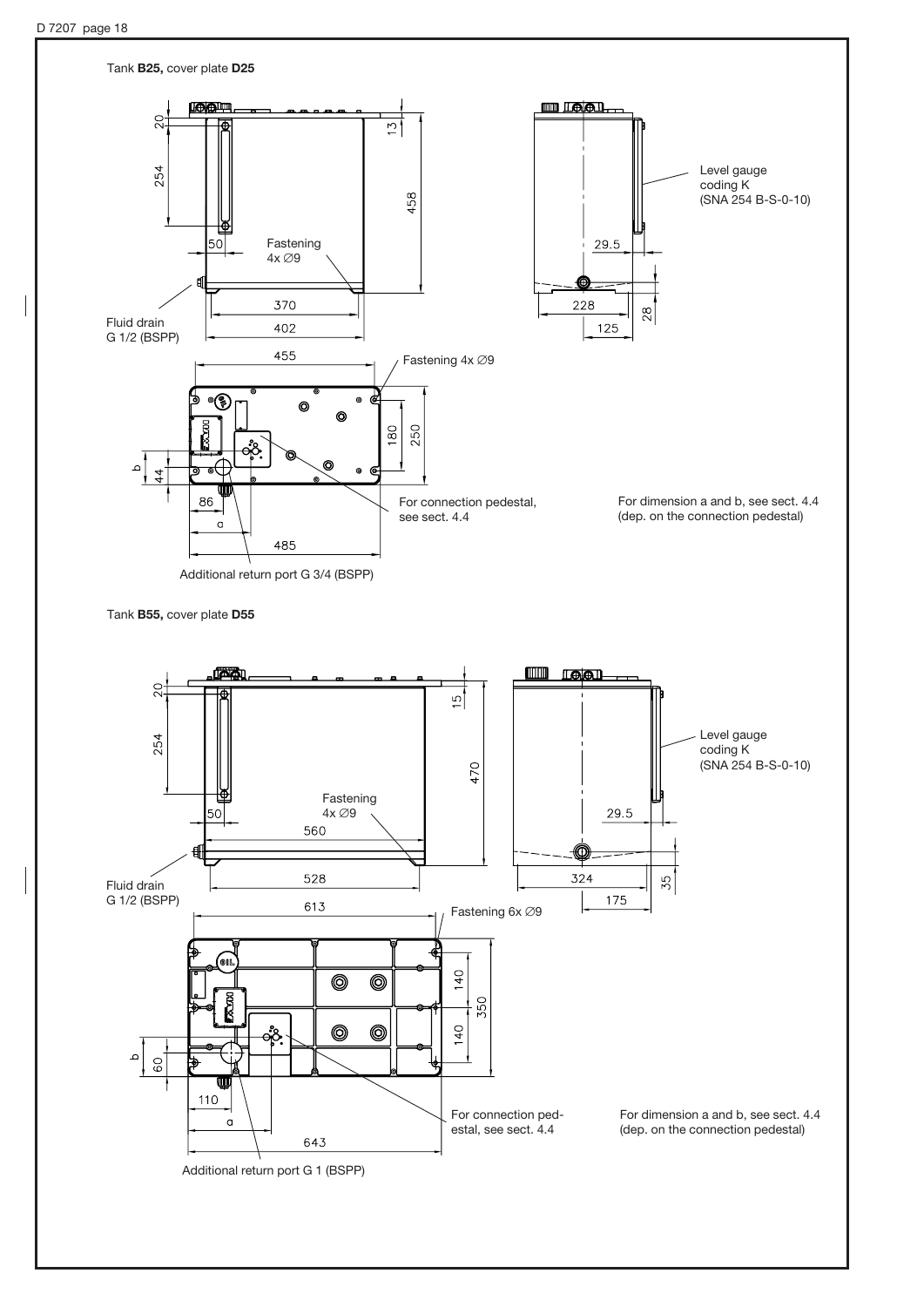

Required mounting area when cover plate versions are used at customer furnished tanks

for cover plate D10

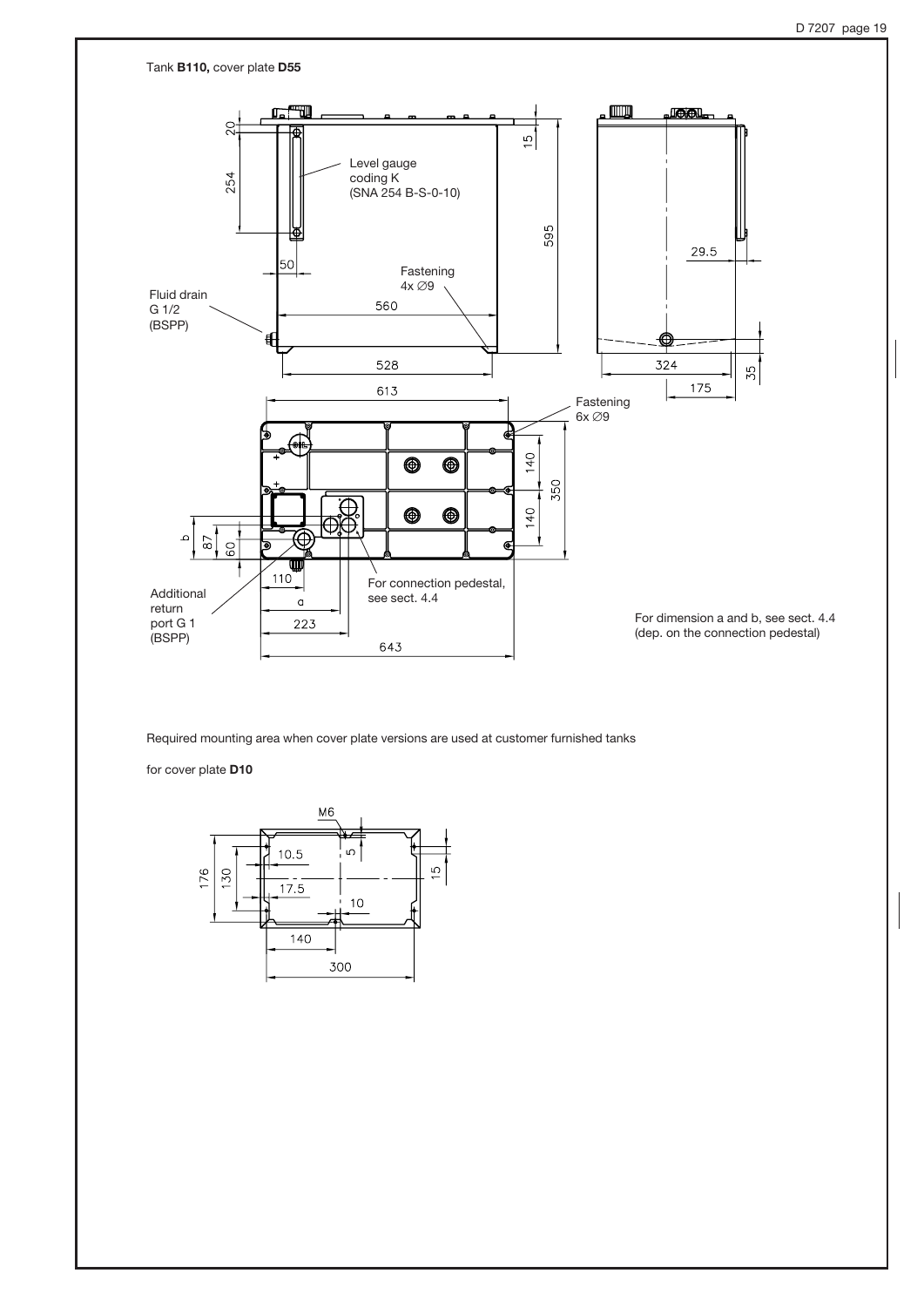Continuation Required mointing area when cover plate versions are used at customer furnished tanks

for cover plate D25



for cover plate D55, D110

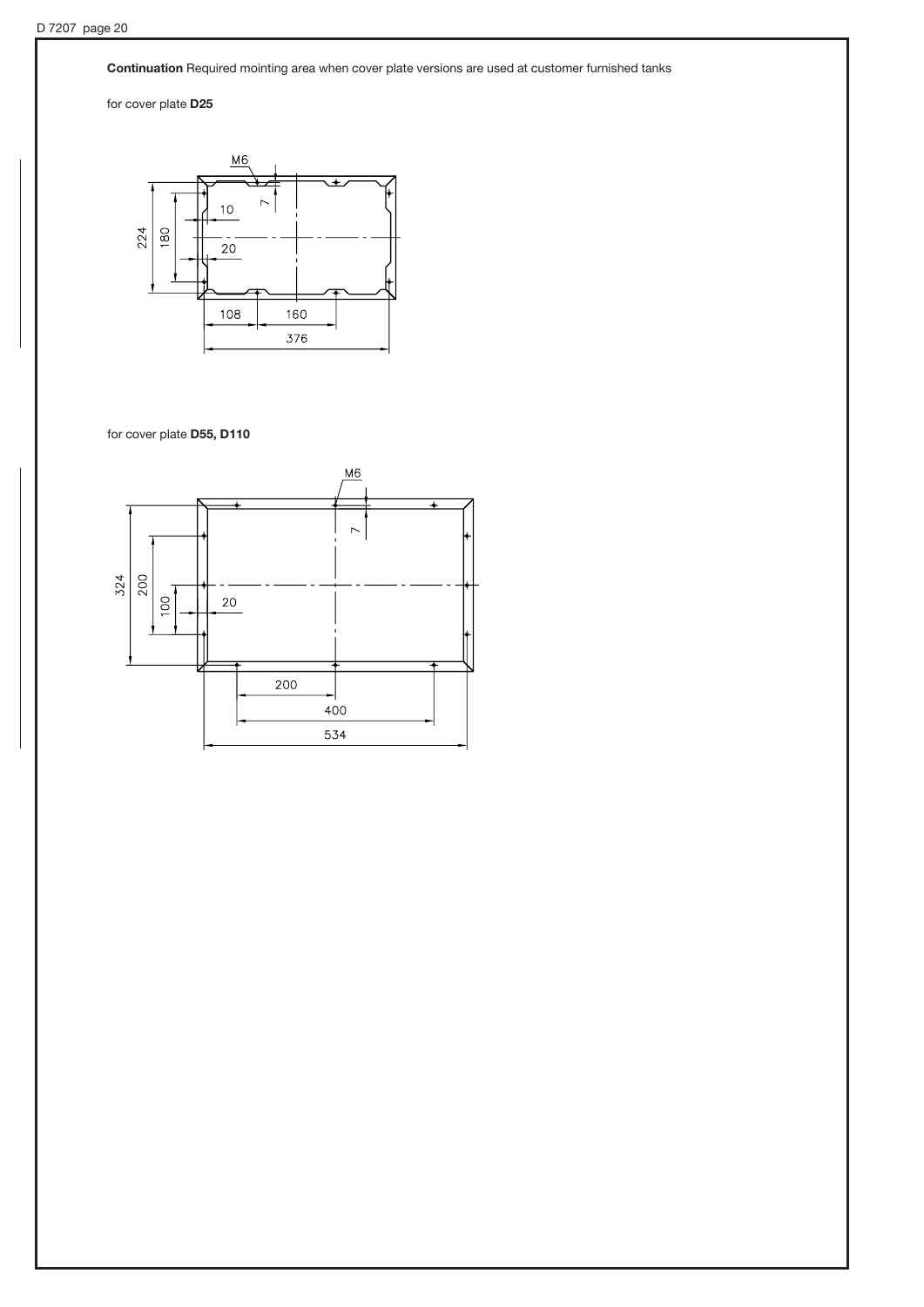# 4.4 Hydraulic and electric connections

### Hydraulic connections

Coding B(D)... .20

Ports

for flow up to approx. 20 lpm



P, P1, P3: O-ring 8x2 NBR 90 Shore<br>R: 0-ring 9x2 NBR 90 Shore O-ring 9x2 NBR 90 Shore

| Tank / Cover plate                      |     |           |  |  |  |  |  |
|-----------------------------------------|-----|-----------|--|--|--|--|--|
|                                         | a   | h         |  |  |  |  |  |
| B10.20, D10.20                          | 119 | 50        |  |  |  |  |  |
| B <sub>25.20</sub> , D <sub>25.20</sub> | 156 | 85        |  |  |  |  |  |
| B55.20, D55.20                          | 211 | 100       |  |  |  |  |  |
| B110.20, D55.20                         | 211 | 1 ( ) ( ) |  |  |  |  |  |

Dimension a: to the end (short side of the cover plate) b: to the end (wide side of the cover plate) see sect. 4.3

#### Dual circuit pumps HH, HZ



Coding B(D)... .80 and .160 suited for connection blocks C 80, C 81, C 160, C 161 see sect. 4.5 (for flow up to 80 or 160 lpm)



Tank / Cover plate

|                       | $Q_{\text{max}}$ | a          | b    | C  | d    | e  | Ports<br>O-ring NBR Shore |
|-----------------------|------------------|------------|------|----|------|----|---------------------------|
|                       | (lpm)            |            |      |    |      |    |                           |
| B25.80, D25.80        | 80               | 164        | 91   | 60 | 16   | 32 | P1, P3: 18x2              |
| B55.80, D55.80        | 80               | 207        | 116  | 60 | 16   | 32 | R: 26x2                   |
| B55.160, D55.160      | 160              | 202.5 99.5 |      | 84 | 22.5 | 45 | P1, P3: 22x2              |
| B110.160, D55.160 160 |                  | 202.5      | 99.5 | 84 | 22.5 | 45 | R: 39.34x2.62             |

Dimension a: to the end (short side of the cover plate) b: to the end (wide side of the cover plate) see pos. 4.3

Coding B(D)... .90 suited for combination with type CR 4 M and type NE 70 (for flow up to 90 lpm)



For additional information, see: Two stage valves type NE 70 acc. to D 7161 Switch units type CR 4 M acc. to D 7150

Tank / Cover plate

|                                         | Q <sub>max</sub><br>(lpm) | а   | h   |
|-----------------------------------------|---------------------------|-----|-----|
| B <sub>25.90</sub> , D <sub>25.90</sub> |                           | 132 | 85  |
| B55.90, D55.90                          | 90                        | 192 | 100 |
| B160.90, D55.90                         |                           | 192 | 100 |

Dimension a: to the end (short side of the cover plate) b: to the end (wide side of the cover plate) see pos. 4.3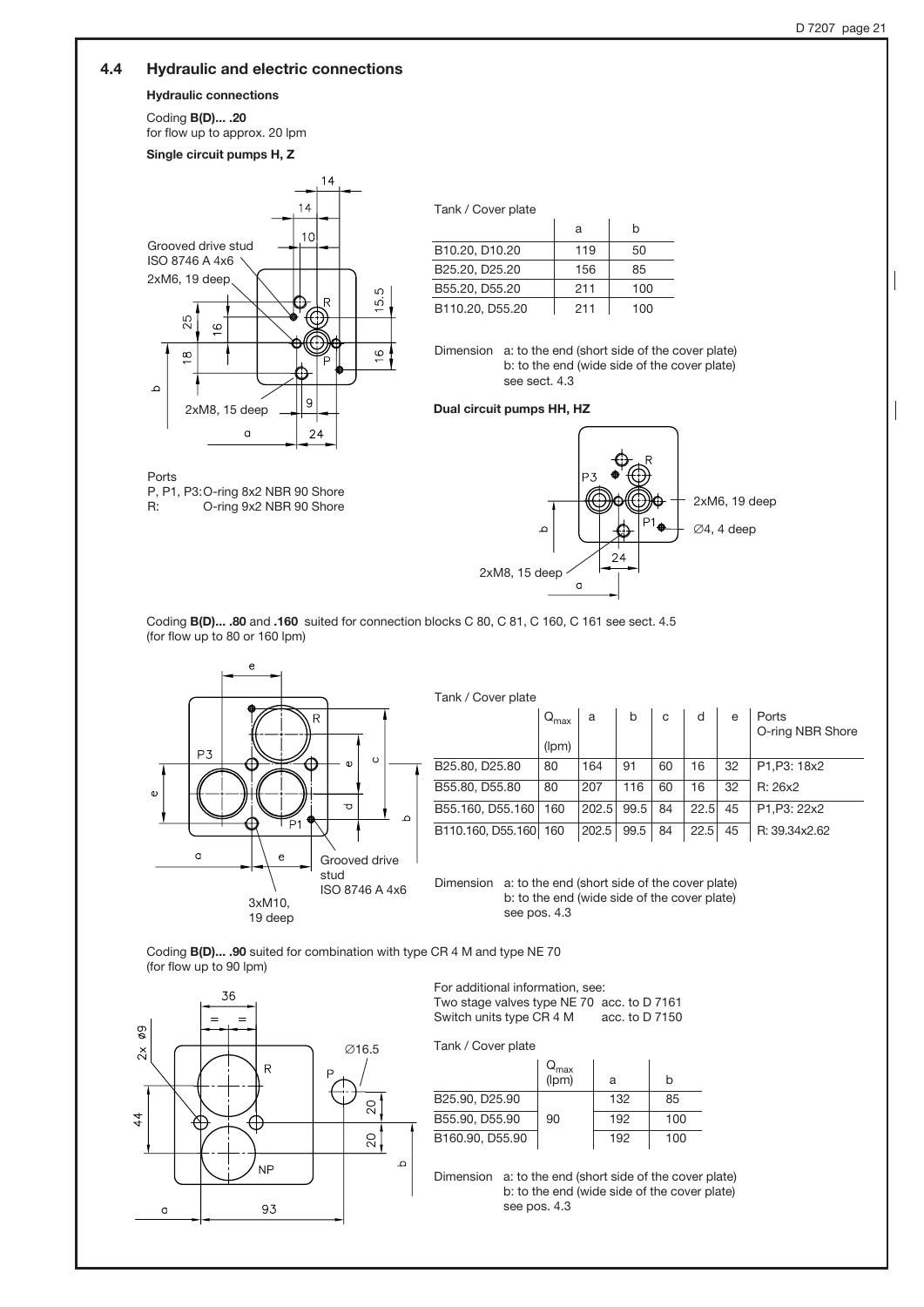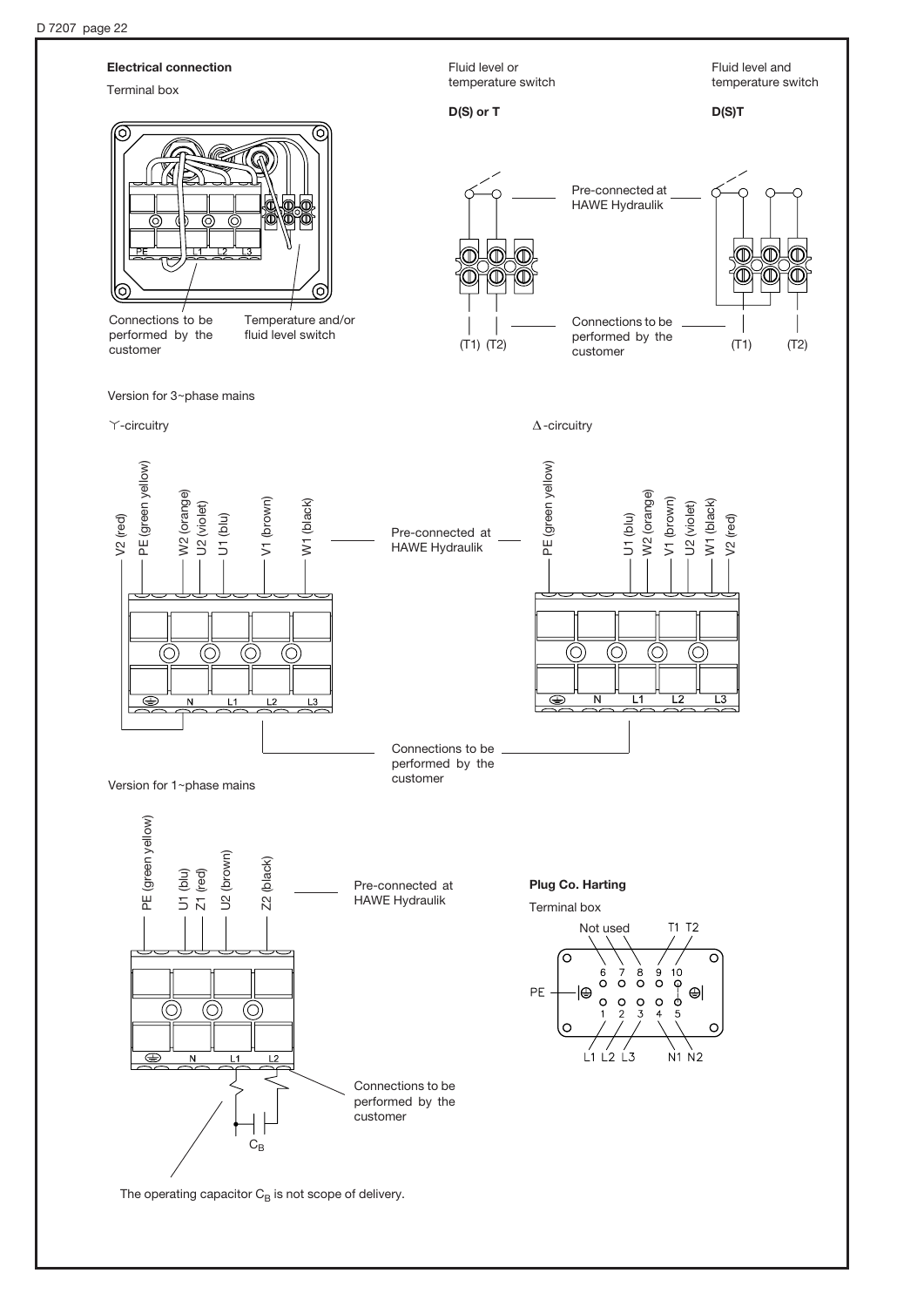### **4.5 Connection blocks (Overview)**

The hydraulic power packs can be delivered together with connection blocks as well as with additional directional valves to form a hydraulic power pack unit which is completely assembled for immediate use (see example on page 1). For technical data, dimensions and further examples refer to the specified pamphlets.

| Pamphlet            | Coding                                       | Port thread<br>ISO 228/1<br>(BSPP)                                                                                           | Pressure<br>range<br>from  to                   | Flow                                     | elements 12)                  | Integrated functional          |                  | Brief notes concern-<br>ing the connection<br>block                                                                                                                                                                                 | Suitable di-<br>rectional valve<br>banks for direct     |  |
|---------------------|----------------------------------------------|------------------------------------------------------------------------------------------------------------------------------|-------------------------------------------------|------------------------------------------|-------------------------------|--------------------------------|------------------|-------------------------------------------------------------------------------------------------------------------------------------------------------------------------------------------------------------------------------------|---------------------------------------------------------|--|
|                     |                                              |                                                                                                                              | $(bar)$ <sup>1</sup> )                          | (lpm)                                    | Pressure<br>limiting<br>valve | Idle cir-<br>culation<br>valve | Return<br>filter |                                                                                                                                                                                                                                     | mounting $1$ )                                          |  |
| D 6905 C            | C5<br>C6                                     | G 1/4<br>G 3/8                                                                                                               | 700<br>700                                      | 12<br>28                                 | no<br>no                      | no<br>no                       | no<br>no         | Simple connection<br>block                                                                                                                                                                                                          | No possibility                                          |  |
| D 6905 B            | $B_{1}/$ -                                   | G 1/4<br>to G 1/2                                                                                                            | 450 (700)                                       | 825                                      | yes                           | no                             | no               | For single acting<br>lifting or clamping<br>devices $1$ ) $2$ )                                                                                                                                                                     | for mounting                                            |  |
| D 6905 A/1          | A1/ to<br>A4/                                | G 1/4                                                                                                                        | $(0) \ldots 700$<br>in steps                    | 12                                       | yes                           | no                             | no               | Most frequently used<br>connection block with                                                                                                                                                                                       | $\circledR$<br>$\circled{a}$                            |  |
|                     | A13/ to<br>A43/                              | G 3/8                                                                                                                        | dep. on<br>type                                 | 18                                       | yes                           | no                             | no               | pressure limiting valve                                                                                                                                                                                                             | ②                                                       |  |
|                     | A51/ and<br>A61/                             | G 3/8                                                                                                                        |                                                 | 18                                       | yes                           | no                             | no               | 3)                                                                                                                                                                                                                                  | $\circledcirc$                                          |  |
|                     | $AS(V)1/$<br>to<br>AS(V)4/                   | G <sub>1/4</sub>                                                                                                             | $(0)$ 450 in<br>steps dep.<br>on type           | 18                                       | yes                           | yes                            | no               | With idle circulation<br>valves acc. to<br>D 7490/1                                                                                                                                                                                 | @ ®                                                     |  |
|                     | AL11(12)                                     | G 1/4                                                                                                                        | 51  350 in<br>steps dep.<br>on type             | 12                                       | yes $4$ )                     | yes $4$ )                      | no               | Automatic idle circu-<br>lation 4) (accumulator<br>charging valve)                                                                                                                                                                  | $\left( \frac{1}{2} \right)$ 8)                         |  |
|                     | AF/<br>ASF/<br>AMF/<br>AKF/<br>AL21F/<br>AD/ | G 1/4 to<br>G 1/2<br>depending<br>on type and<br>port                                                                        | $(0) \ldots 700$<br>in steps<br>dep. on<br>type | 1533<br>depend.<br>on filler<br>size     | yes<br>5)                     | yes $6$ )                      | yes $7$ )        | Autom. idle circulation 4)<br>(accumulator charging<br>valve) With return filters<br>12 um nom. 50%/30 um<br>abs. or pressure resistant<br>10 $\mu$ m ( $\beta_{10}$ = 75) with<br>ALD/ and idle circula-<br>tion valves, see $6$ ) | $\bigcirc$<br>8)                                        |  |
|                     | AP1 and<br>AP3                               | G 1/4                                                                                                                        | 5700                                            | 20                                       | yes                           | yes $9$                        | no               | Prop. pressure<br>limiting valve                                                                                                                                                                                                    | @ ®                                                     |  |
| D 6905 TÜV          | AX, ASX,<br><b>APX</b>                       | G 1/4                                                                                                                        | 80  450                                         | 610                                      | yes                           | no                             | no               | Pressure limiting valve<br>with unit approval                                                                                                                                                                                       |                                                         |  |
| D 6906<br>Sk 6906 C | C <sub>80</sub><br>C 81<br>C 160<br>C 161    | $\mathsf{R}$<br>$P(1)$ P3<br>G 1 G 3/4 G 1/4 $\vert$ 0  250<br>G 3/4 G 1/2<br>G 1<br>G <sub>1</sub><br>G 1<br>G <sub>1</sub> | 0250<br>$G3/8$ 0  250                           | 080<br>080<br>0160                       | no                            | no                             | no               | For pipe connection at $ $ No possibility<br>dual circuit pumps:<br>C 80 and C 160 at<br>single circuit pumps:<br>C 81 and C 161                                                                                                    | for mounting                                            |  |
| D 7150              | CRM4                                         | G <sub>1</sub><br>A, R<br>G 3/4<br>HP<br>NP, M G 1/4                                                                         |                                                 | 08<br>0  80<br>$A \rightarrow R$<br>0200 | yes                           | no                             | no               | With automatic<br>pre-relief at dual<br>stage<br>circuits (high/low<br>pressure)                                                                                                                                                    | No possibility<br>for mounting                          |  |
| D 7161              | <b>NE70</b>                                  | G <sub>1</sub><br>A, R<br>G 1/4<br>HP<br>G 3/4<br><b>NP</b>                                                                  | High pressure<br>0400<br>Low pressure<br>060    | 016<br>0100                              | yes                           | no                             | no               | For the control of dual<br>circuit pumps feeding<br>one pressure line                                                                                                                                                               | ◉                                                       |  |
| D 7230              | <b>SKC11</b><br>to<br><b>SKC14</b>           | G 1/4 and<br>G 3/8                                                                                                           | 200400<br>10)                                   | 1220                                     | yes                           | yes 11)                        | no               | Integrated directional<br>spool valve                                                                                                                                                                                               |                                                         |  |
| D 7450              | SWC1                                         | G 1/4                                                                                                                        | 315                                             | 12                                       | yes                           | yes 11)                        | no               | Integrated directional<br>spool valve                                                                                                                                                                                               | Add-on spool<br>valve acc. to<br>D 7450<br>or Sk 7450 W |  |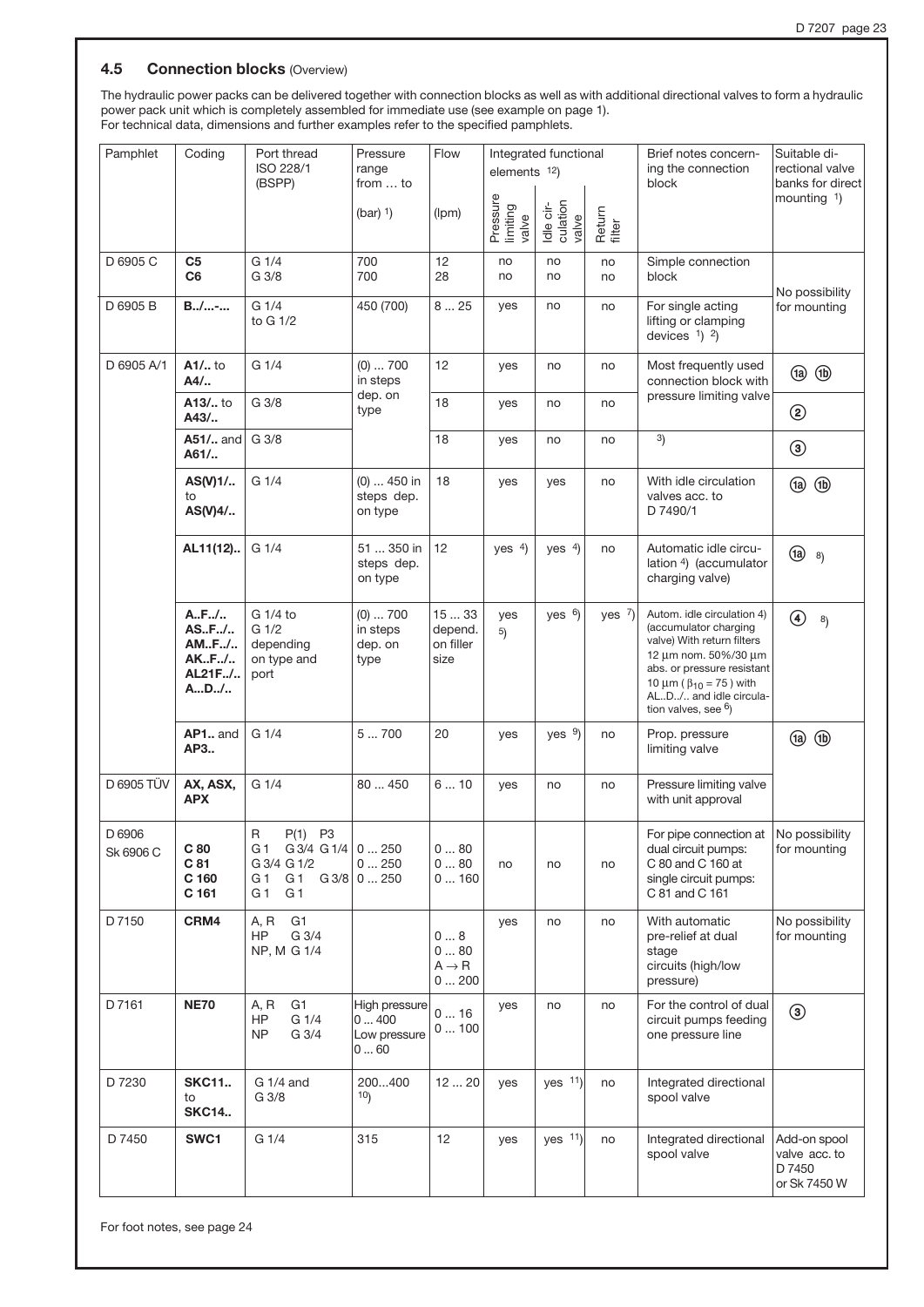**Continuation: Connection blocks** 

| <b>BWN(H)1F</b><br>BWH2F<br>BVZP1F      |                | acc. to D 7470 B/1<br>acc. to D 7470 B/1<br>acc. to D 7785 B    |
|-----------------------------------------|----------------|-----------------------------------------------------------------|
| VB01(11)F<br>SWR(P)1F<br>SWR2F<br>SWS2F | acc. to D 7951 | acc. to $\overline{D}$ 7302<br>acc. to D 7450<br>acc. to D 7451 |
| BWH3F                                   |                | acc. to D 7470 B/1                                              |

- <sup>1</sup>) It should be kept in mind that the directional valve banks which can be directly mounted may have a max. permissible pressure below 700 bar.
- 2) Should be used for intermittent service only
- 3) The valves are directing radially to the outside
- 4) Hydraulic cut-off function acts as pressure limitation also
- 5) Depending on type also with additional proportional pressure limiting valve
- 6) Idle circulation valve acc. to D 7490/1 at AS..., acc. to D 7470 A/1 at AK... and AM..., with automatic idle circulation (accumulator charging valve) with AL21...

| VB11G and<br>VB21G                                                            |                                          | acc. to $\Box$ 7302                                                                                              |
|-------------------------------------------------------------------------------|------------------------------------------|------------------------------------------------------------------------------------------------------------------|
| <b>BWN(H)1F</b><br>BWH2F<br>BVZP1F<br>VB01(11)F<br>SWR(P)1F<br>SWR2F<br>SWS2F | acc. to<br>acc, to<br>acc. to<br>acc. to | D 7470 B/1<br>acc. to D 7470 B/1<br>D 7785 B<br>D 7302<br>D 7450<br>8)<br>acc. to D 7451<br>8)<br>acc. to D 7951 |

- 8) Directional spool valve banks type SWR.. and SWS.. are not ideally suited for mounting onto blocks type AL11(12) or AL21.., as the their always apparent leakage would provoke permanent activation. This effect could be minimized by using an accumulator.
- 9) May be used as idle circulation valve if the prop. solenoid is deenergized (approx. 5 bar)
- <sup>10</sup>) Depending on actuation and flow pattern
- <sup>11</sup>) For directional spool valves with internal connection  $P \rightarrow R$  in idle position
- 12) Pressure limiting valves acc. to D 7000 E/1, 2/2-way directional valves acc. to D 7490/1, optional with additional check valve acc. to D 7445

# 5. Notes for general lay-out and initial operation 5.1 Installation in customer furnished tanks

The dimensions of a customer furnished tank should be selected in such a way that it is ensured that the motor is always oil immersed even the max. required fluid volume is removed. This way the performance rating of the power pack can be completely exploited. The perm. performance is reduced if the motor contour is partially or completely above the fluid level. When more than 1/4 of the motor is above the fluid level a no-load operation is no longer permissible but on/off service can be still provided. The thermal balance of the motor has to be checked (via resistance measurement acc. to VDE 0530) if the fluid level drops even further. This temperature (resistance) check has to be undertaken several times until no more temperature rise can be detected; always after a load sequence when the pump has performed some operation cycles. The perm. fluid temperature is approx. 80°C, the perm. winding temperature is approx. 130°C (isolation class B).



The installed position of the pump is arbitrary, as long as the winding head is immersed below the fluid level h1.

The installed position of the pump is arbitrary, as long as all suction parts are immersed below the fluid level by h2.

 $h2 =$  Dependent on size, gear pump and chosen suction part (see dimensional drawings ins sect. 4 and 6)

|           | <b>MPN 42</b><br>MPNW 42 | <b>MPN 44</b> | <b>MPN 46</b> | <b>MPN 48</b><br>MPNW 44 | <b>MPN 404</b> |
|-----------|--------------------------|---------------|---------------|--------------------------|----------------|
| $h1$ (mm) | 105                      | 113           | 124           | 132                      | 163            |
| $h2$ (mm) | 35                       | 35            | 35            | 60                       | 60             |

# 5.2 Direction of rotation

It is not necessary to observe the direction of rotation with type MPN...-H..., (flow direction will not change) whereas a certain direction of rotation is absolutely required for types MPN.. Z (HZ, IZ). The rotation direction can't be detected in installed state (hydraulic power packs), but via checking the delivery flow. Procedure (gear pumps only): Direct the flow from port P (double pumps feature two ports P!) via a translucent hose back into the tank; Switch on/off the pump several times. When a flow is visible the direction is o.k. otherwise it has to be reversed by interchanging the connection of two of the three main wires of the motor (reversing the rotation direction). Try again! The pumps type MPN.. Z (HZ, IZ) rotate anti-clockwise (facing the drive shaft) in delivery state.

<sup>7)</sup> with pressure filter at A...D.../...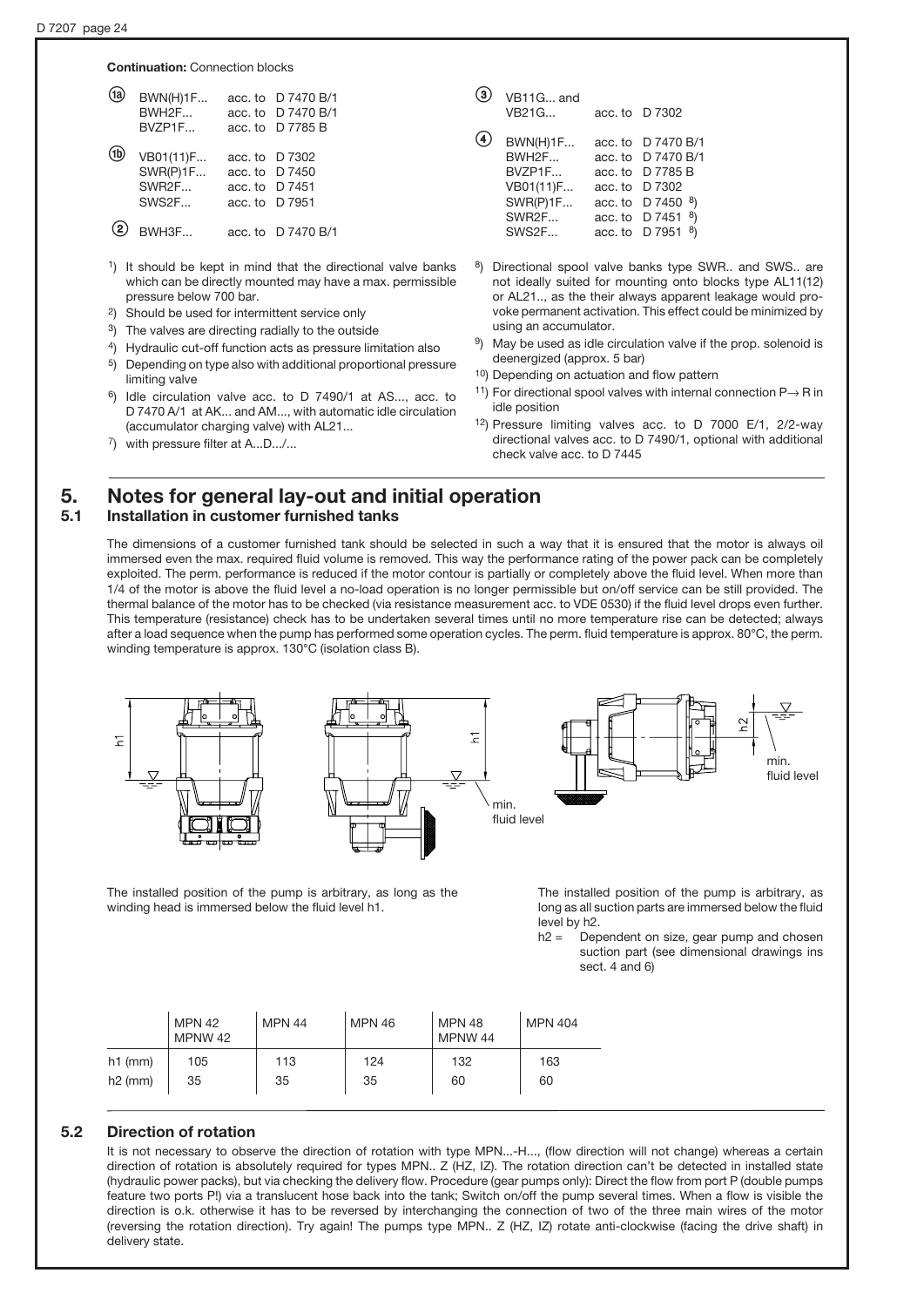### 5.3 Motor load at dual circuit pumps

It has to be checked that the product  $(pV_g)_{calc.} \leq (pV_g)_{calc. max}$  based on the intended pressure  $p_1$  and  $p_2$  at all three different load<br>situations 1 to 3. The pressure limits pk, pw (acc. to sect. 2.1 und 2.2) have to be



1) A back pressure of approx 3 bar is apparent during idle circulation

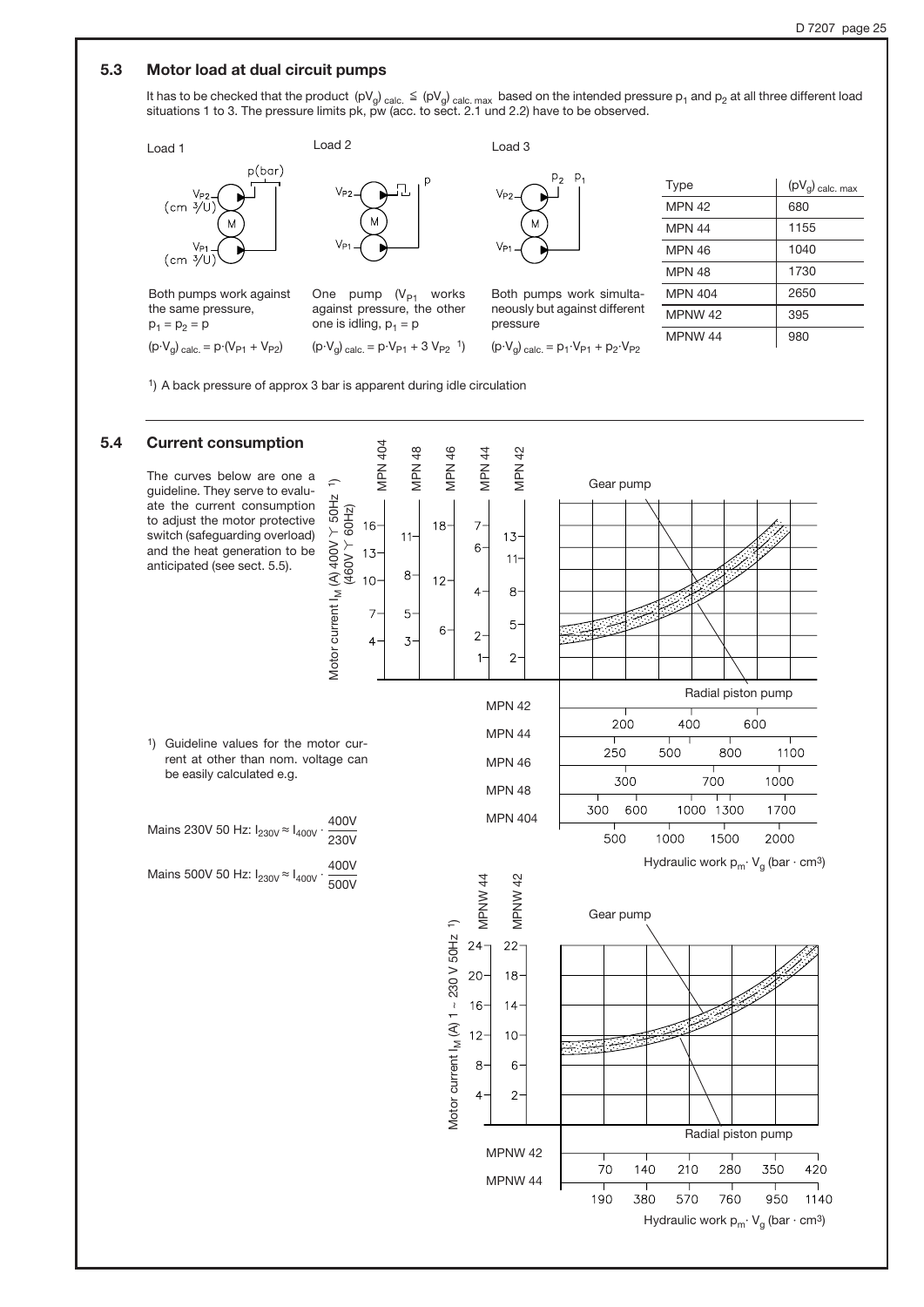# 5.5 Built-up of heat

The persistent service temperature to expect for compact hydraulic power packs type MPN depends largely on the local operating conditions. A simple coherence valid for all operating conditions does not exist. The following determination of the most likely expected inertia excess temperature or the permissible relative duty cycle is only a rough guide line and does only apply to circuits without other significant throttling devices (cycle steps including starting against pressure limiting valves, pressure control valves or throttling valves). A test for evaluating the persistent service temperature should be undertaken under the in-tended load conditions and duty cycles (monitoring the oil temperature), if such throttle devices are utilized and / or the load period is above 30% per cycle.

$$
\vartheta_{\text{oil }B} \approx \Delta \vartheta_B + \vartheta_U \qquad \qquad \left| \vartheta_0 \text{ ED} = \frac{t_B}{t_B + t_A} \cdot 100 \right|
$$

 $\vartheta_{\text{oil B}}$  (°C) = Persistent temperature of the fluid filling (max. approx. 80°C)<br>  $\Delta \vartheta_B$  (K) = Inertia excess temperature depending on load, see rough calc  $\Delta v_B$  (K) = Inertia excess temperature depending on load, see rough calculation  $v_U$  (°C) = Ambient temperature in the surrounding area of the compact hydra  $\vartheta_U$  (°C) = Ambient temperature in the surrounding area of the compact hydraulic power pack  $p_m$  (bar) = Calculated average pressure per duty cycle T = t<sub>B</sub> + t<sub>A</sub> (representing the load condi  $p_m$  (bar) = Calculated average pressure per duty cycle  $T = t_B + t_A$  (representing the load conditions only)  $t_B$  (s) = Load period per cycle  $=$  Load period per cycle  $t_A$  (s) = Period of standstill per cycle<br>  $t_{1, 2, 3..}$  (s) = Periods for pressure  $p_{1, 2, 3...}$ = Periods for pressure  $p_{1, 2, 3}$ ... within the load period  $t_B$  $p_{1, 2, 3}$ . (bar) = Pressure during periods  $t_{1, 2, 3}$  within the load period  $t_B$ <br>% ED (-) = Relative load period per cycle  $=$  Relative load period per cycle  $p_{12} = \frac{p_1 + p_1}{2}$  $p_{12} = \frac{1}{7} (p_1 t_1 + p_2 t_2 + p_3 t_3 + ...)$ T % ED =  $\frac{t_1 + t_2 + t_3 + \dots}{T}$  · 100  $p_1$ Example: MPN 44 - H 1.6 - B10.20 - 3 x 400/230 V 50 Hz  $(p<sub>max</sub> = 600 bar)$ Given  $p_1 = 480 \text{ bar}$   $t_1 = 20 \text{s}$ <br> $p_2 = 600 \text{ bar}$   $t_2 = 12 \text{s}$  $p_2$  = 600 bar  $t_2$  = 12s<br>  $p_3$  = 440 bar  $t_3$  = 13s  $t<sub>1</sub>$  $p_3 = 440 \text{ bar}$ Cycle period  $T = 75s$ tв ta  $V_{\alpha}$  = 1.19 cm<sup>3</sup>/rev.  $T = t_B + t_A$ Found p<sub>m</sub> =  $(480 \cdot 20 + \frac{480 + 600}{2} \cdot 12 + 430 \cdot 13)$  = 290.7 bar (only calculated)  $(p_m \cdot V_g)$  = 1.19 · 290.7  $\approx$  346 bar cm<sup>3</sup> 2 % ED =  $\frac{20 + 12 + 13}{75}$  · 100 = 60% 75

Curves illustrating a guideline of the excess temperature in dependence of the tank size and the aver. hydraulic work



The curve for B10, shows that a MPN 44 at 60% ED and a  $p_mV_g = 346$  will have an inertia excess temperature of about  $\Delta \vartheta_B \approx 48^{\circ}$ C.

Taking into account an ambient temperature of 25°C will lead to a persistent temperature of approx.  $\vartheta_{\text{oil B}} \approx 25 + 48 \approx 73^{\circ} \text{C}$ .

Design and flow will influence the inertia excess temperature within a certain ED-range.

Tendency:

- $Q_{\text{out}} > 8$  lpm in the upper range
- $M$ otor speed  $> 2700$  rpm in the upper range Motor speed range 1350 ... 1800 rpm in the lower range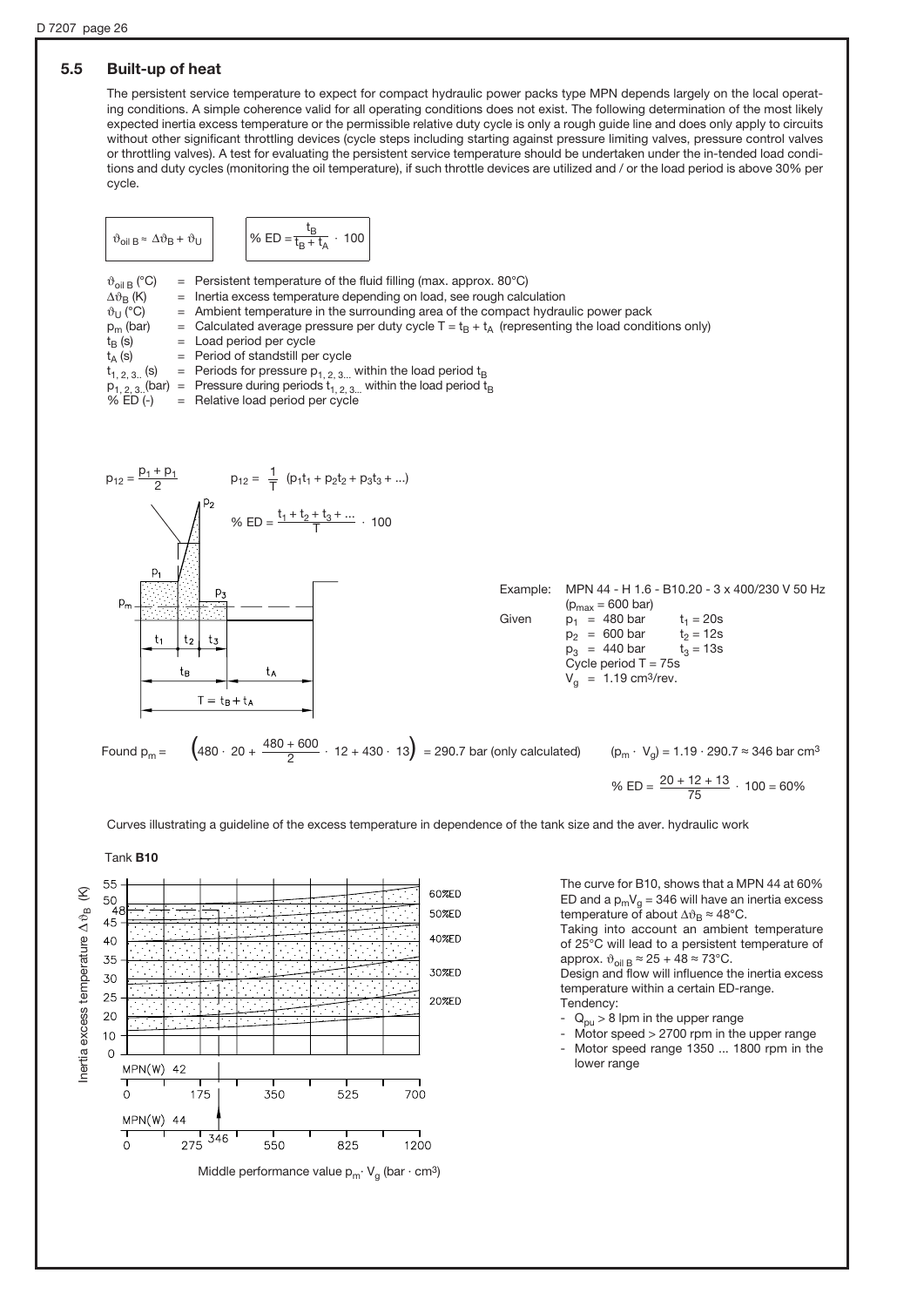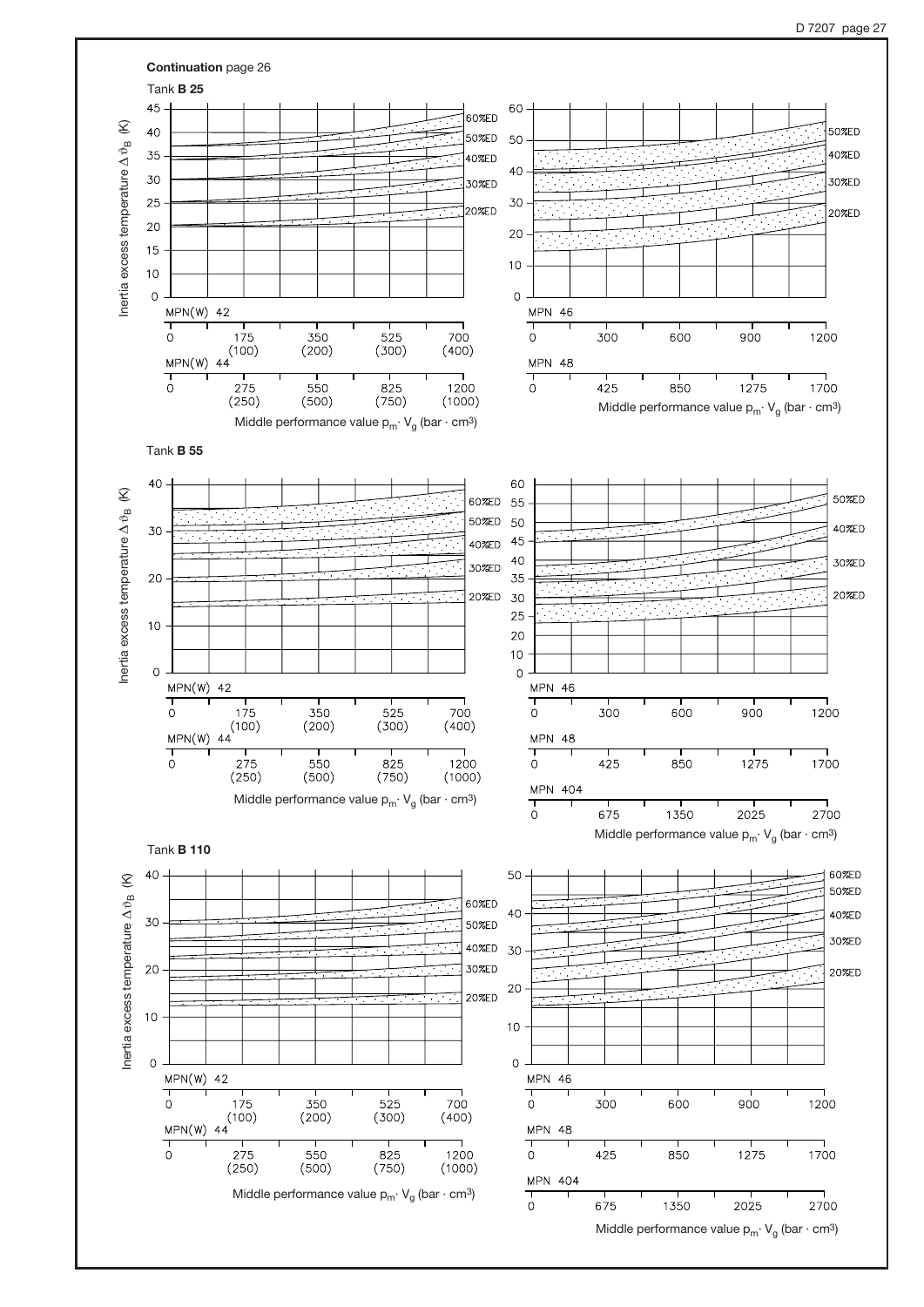### 5.6 Motor safeguarding against over heating (protective motor switch)

The protective motor switch has to be adjusted in such a manner, that too early triggering is avoided during undisturbed operation and operation cycles permanently succeeding one another. Whereas it should safeguard the motor against over heating in case of stand-still due to a pressure limiting valve being adjusted to high, malfunction of a pressure switch which should trigger a stop signal etc. Guideline for proper setting of the protective switch: I<sub>E</sub> should be 0.7 I<sub>M</sub> in general, 0.65 I<sub>M</sub> for operation in the range of  $p_{max}$  and 0.8 I<sub>M</sub> for low loads. The motor current I<sub>M</sub> can be read for various pressure settings of the pressure limiting valve in sect. 5.4.

Note: For temperature supervision of hydraulic power packs, see table 4 in sect. 2 !



#### Note:

The sound pressure level ranges shall serve to estimate the running noise to be expected. They approximately delimit the spreads recognizable during measuring. Pumps with smaller delivery flows tend as a rule to the lower, whereas larger ones tend to the upper limit. The noise level of dual circuit pumps is rather similar to the one of the bigger of the two pumps. The hydraulic power pack should be mounted on "silent blocks" to prevent or minimize the conduction of body sound onto other sound radiating machinery parts. Pipes to the consumers should be connected via short hoses to the hydraulic power unit. We recommend to mount the hydraulic power pack via "silent blocs". Further details may be found in the technical information of the respective manufacturer.

| Measuring conditions:         | Quiet work room, interference level approx. 32 dB(A);<br>measuring point 1m above the floor;<br>1m object clearance, pump standing on a sound deadening panel (height 50 mm). |
|-------------------------------|-------------------------------------------------------------------------------------------------------------------------------------------------------------------------------|
| Object:                       | Hydraulic power pack featuring a standard HAWE tank (complete power pack)                                                                                                     |
| Measuring device:             | Precision sound pressure level measuring instrument IEC 651 KI. I                                                                                                             |
| Fluid viscosity during tests: | $50 \text{ mm}^2/\text{s}$                                                                                                                                                    |

# 5.8 Notes to ensure EMC (electromagnetic compatibility)

No impermissible spikes are emitted (EN 60034-1 sect. 19) when hydraulic power packs (inductive motor acc. to EN 60034-1 sect. 12.1.2.1) are connected to a system (e.g. power supply acc. to EN 60034-1 sect. 6). Tests regarding the conformity with EN 60034-1 sect. 12.1.2.1 and/or VDE 0530-1 are not required.

Electro-magnetic fields may be generated during switching the motor On/Off. This effect can be minimized by means of a filter e.g. type 23140, 3 · 400V AC 4kW 50-60 Hz (Co. Murr-Elekronik, D-71570 Oppenweiler)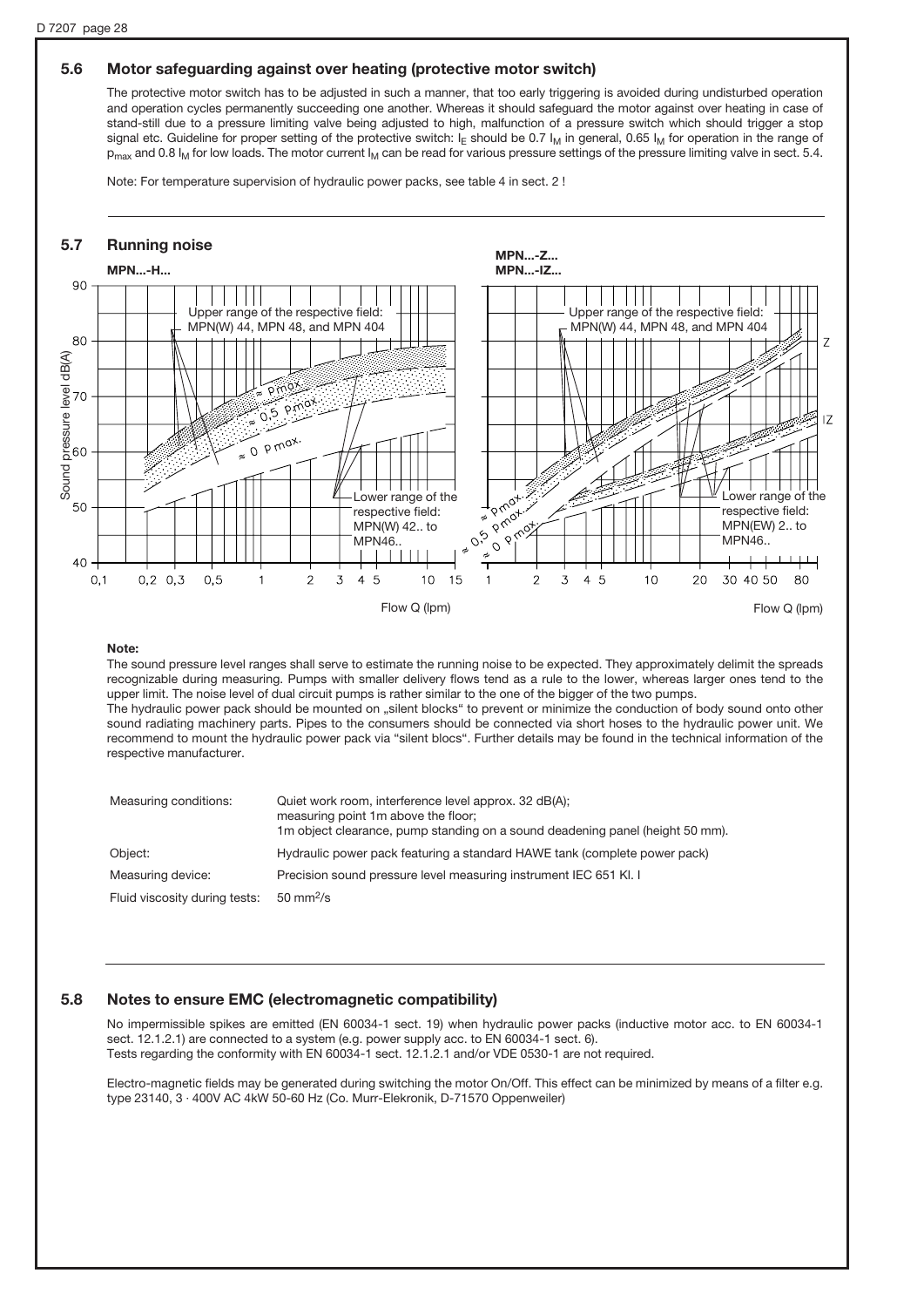# 6. Suction parts for MP..-Z.. required for installation in customer furnished tanks

These suction parts enable lowering of the fluid level below the level where the pump positioned thereby exceeding the usable volume.

The sucking parts are delivered as unassembled component parts. The thread connections have to be sealed very carefully to avoid migration of air. Best apply common PTFE seal tape starting after the 2. or 3. pitches of the fittings' conical thread thereby preventing sheared-off parts of the tape intruding the hydraulic circuit.

The heat built-up of the motor winding must be checked via resistance tests for pumps with little flow/higher pressure if the fluid drops below the motor outline during operation.

| Drawing No.<br>(for pump type)                               | Main dimensions (mm)                    | Components<br>Sucking screen<br>Fitting |             |               |                               |                              |
|--------------------------------------------------------------|-----------------------------------------|-----------------------------------------|-------------|---------------|-------------------------------|------------------------------|
|                                                              | Illustration                            | G (BSPP)                                | $\mathsf H$ | L(B)          | (HAWE-No.)                    | (HAWE-No.)                   |
| Dwg. No. 7207 730 O<br>(MPN(W) 4.-Z)<br>((BG.1) with -D10)   | B<br>$\circ$<br>$\mathbbm{1}$<br>a/f 50 | G 3/8                                   | 71          | 105<br>(42)   | 3002 5002-00+<br>3002 5007-00 | 6045 1202-00<br>6045 1116-00 |
| Dwg. No. 7207 730 P<br>$(MPN(W)$ 4.-Z)<br>(9+12.3 with -D10) | ø50<br>80                               | G <sub>1/2</sub>                        | 84          | 109.5<br>(48) | 3002 5002-00+<br>3002 5005-00 | 6045 1117-00<br>6045 1103-00 |
| Dwg. No. 7207 730 A<br>(MPN(W) 4.-Z)<br>(BG.1)               | L                                       | G <sub>3/8</sub>                        | 116         | 42            | 3002 5002-00+<br>3002 5007-00 | 6045 1198-00                 |
| Dwg. No. 7207 730 B<br>(MPN(W) 4.-Z)<br>$(9+12.3)$           | $\circ$<br>Ŧ.                           | G <sub>1/2</sub>                        | 120.5       | 48            | 3002 5002-00+<br>3002 5005-00 | 6045 1197-00                 |
| Dwg. No. 7207 730 C<br>(MPN(W) 4.-Z1)<br>$(628+45)$          | a/f 50<br>$\frac{8}{2}$<br>Ø50          | G <sub>3/4</sub>                        | 119.5       | 47            | 3002 5002-00+<br>3002 5004-00 | 6045 1196-00                 |
| Dwg. No. 7207 730 D<br>(MPN(W) 4.-Z)<br>$(37+59+75)$         |                                         | G <sub>1</sub>                          | 118         | 47            | 3002 5002-00+<br>3002 5003-00 | 6045 1195-00                 |
| Dwg. No. 7207 730 Q<br>(MPN(W) 4.-Z)<br>$(16+21-D10)$        | 26<br>G3/4<br>45<br>27<br>Ø85           | G 3/4                                   | 45          | 26            | 3002 5013-00                  |                              |